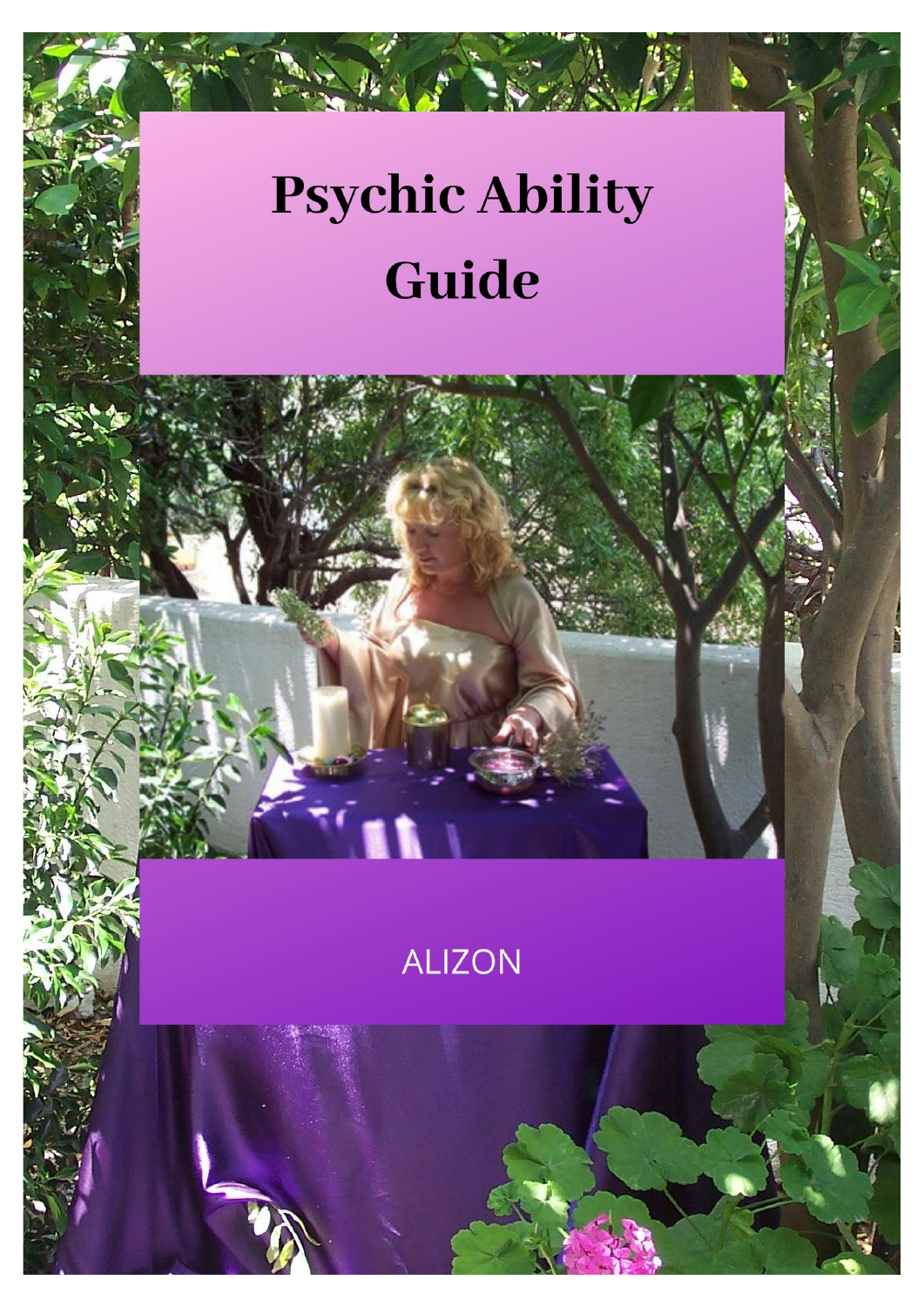# **Psychic Ability Guide**

## **By Alizon**

White Witch and Spell Caster Alizon offers Free Psychic Readings & Magic Spells, plus lots of info on Crystals, Colours, Chakras, Love Spells, Tarot Readings and lots more. Visit her website: [alizons-psychic-secrets](https://www.alizons-psychic-secrets.com/)

#### **Have a Psychic Spell Cast for You**

This Magic Spell will surround you with positive energies that will allow your psychic ability to increase. Click the link to visit my [Psychic Spell Page](https://www.alizons-psychic-secrets.com/psychic-spells.html)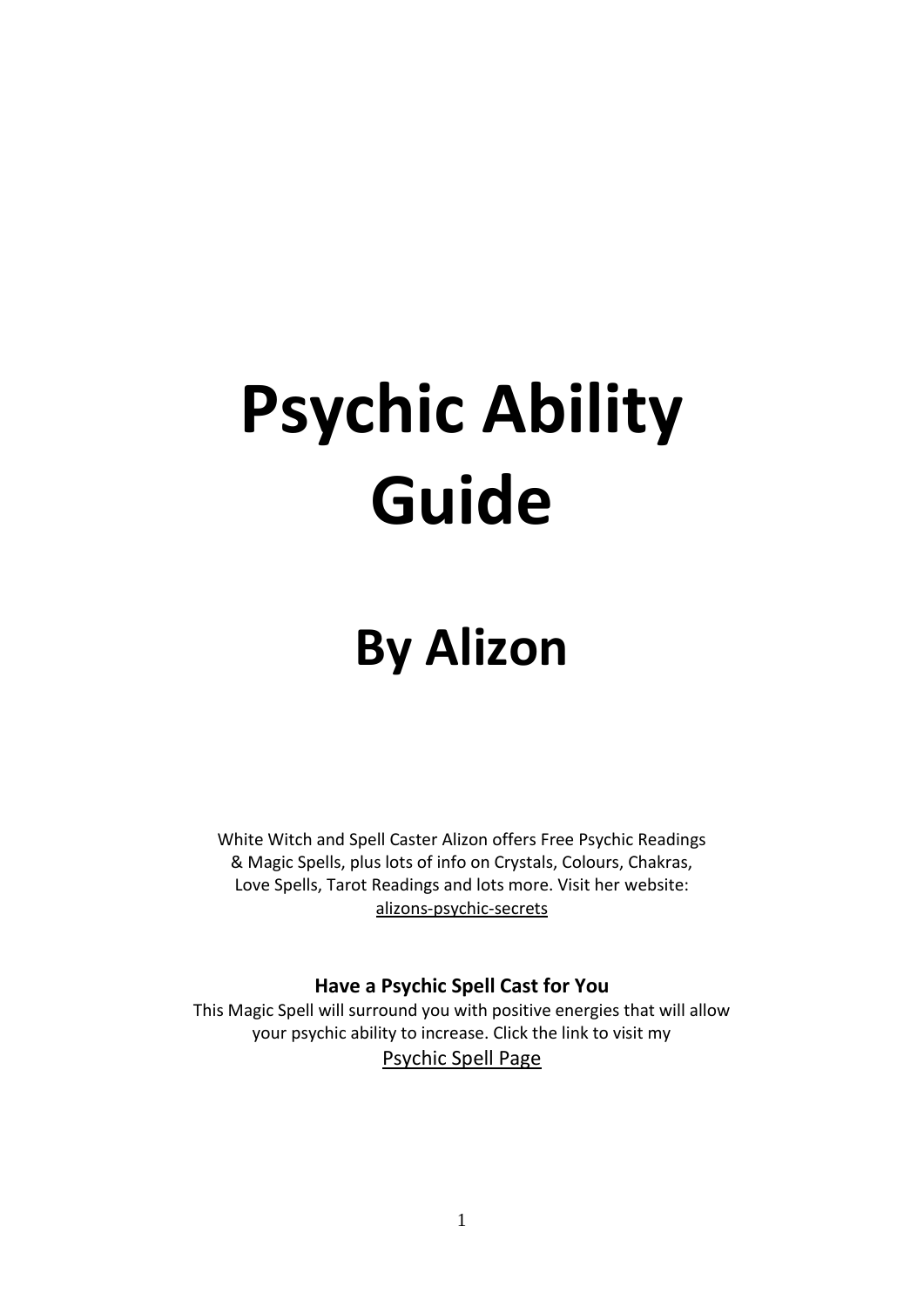### Table of Contents

| Introduction                                                        | 3              |
|---------------------------------------------------------------------|----------------|
| Using Affirmations, Thought Exercises and Meditations in Daily Life | $\overline{4}$ |
| Open up your psychic ability                                        | $\overline{4}$ |
| <b>Elemental Energy &amp; Connecting with Spirit</b>                | 6              |
| <b>Exercises for Elemental Energy Awareness</b>                     | 6              |
| Air                                                                 | 6              |
| <b>Fire</b>                                                         | 6              |
| Earth                                                               | $\overline{7}$ |
| <b>Water</b>                                                        | $\overline{7}$ |
| The Fifth Element - Spirit                                          | 9              |
| <b>Affirmations</b>                                                 | 10             |
| <b>Meditations</b>                                                  | 12             |
| <b>Meditation to Connect to Spirit 1</b>                            | 12             |
| <b>Meditation 2</b>                                                 | 14             |
| <b>Meditation 3</b>                                                 | 15             |
| <b>Meditation 4</b>                                                 | 16             |
| <b>Meditation 5</b>                                                 | 17             |
| <b>Thought Exercises</b>                                            | 18             |
| <b>Thought Exercise 1</b>                                           | 18             |
| <b>Thought Exercise 2</b>                                           | 18             |
| <b>Inspiration Exercise</b>                                         | 18             |
| Thought Exercise 3                                                  | 19             |
| <b>Thought Exercise 4</b>                                           | 19             |
| <b>Success Exercise</b>                                             | 19             |
| <b>Thought Exercise 5</b>                                           | 19             |
| Rainbow Honouring the Gifts of Nature Exercise                      | 21             |
| <b>Celebration of Colour Exercise</b>                               | 21             |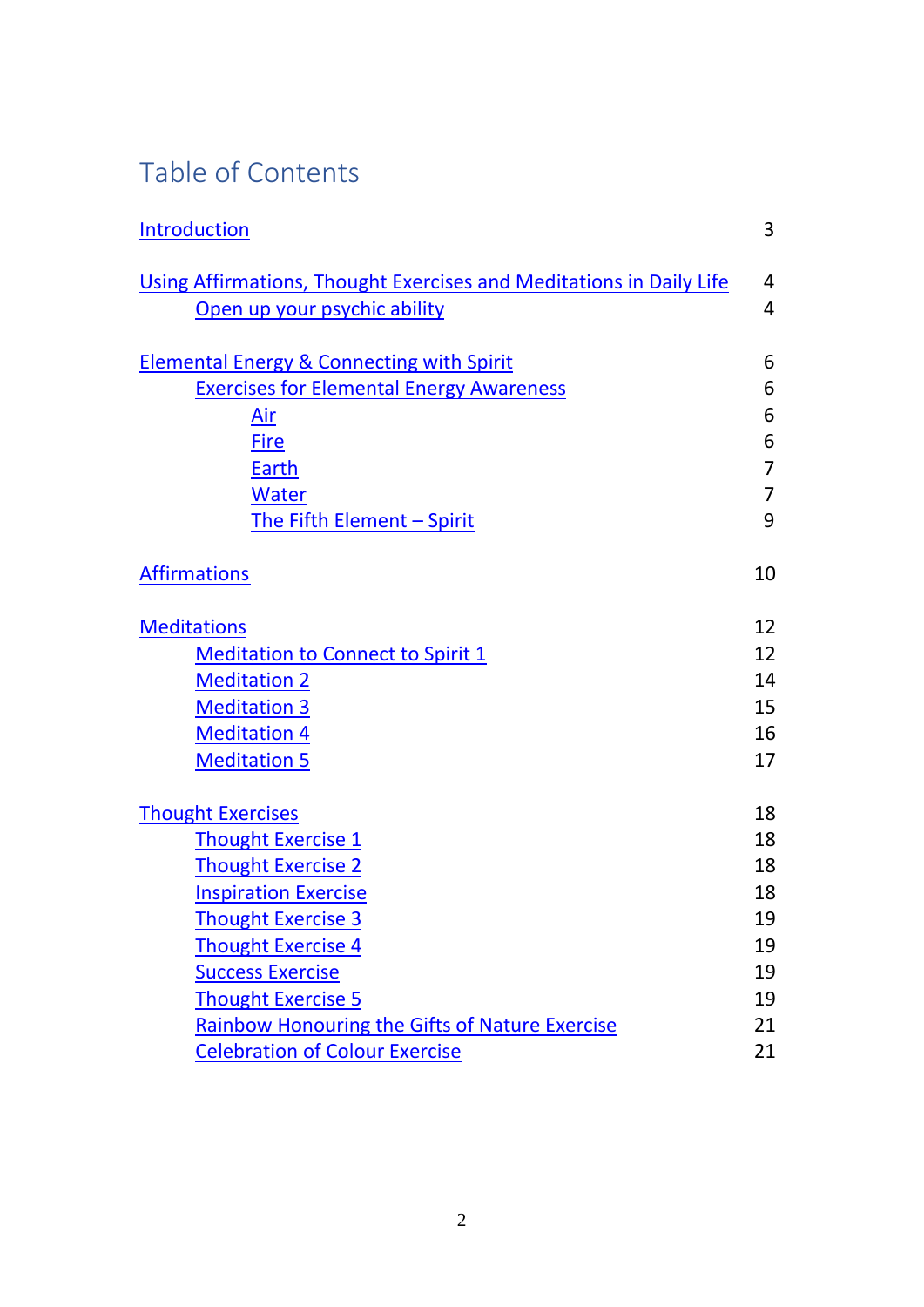#### <span id="page-3-0"></span>**Introduction**

Psychic Ability is the study and application of forces and powers within us all. It uses elements of mental training, concentration, and a system of symbols or foci to help us programme positive thoughts and produce positive results in our environment. The purpose of Psychic Ability is to alter the self and the environment according to the Will.

Your subconscious mind is an important ingredient in Psychic Ability. It is the part of you that exists outside of your normal conscious awareness. It is the part of you that links you to all the consciousness of the Universe itself.

Psychic Ability is an adventure that can take you to the very edge of what you know and expect of the world around. Psychic Ability is fun, interesting and exciting. You can use Psychic Ability to enrich your life with new experiences and expectations. Fantasy becomes reality with Psychic Ability. It can help you to better health and bring you constant good luck, improve you as a person and eradicate bad habits. Psychic Ability can make you more attractive to others. Psychic Ability can give you new reasons for living. Psychic Ability is powerful, and you should never underestimate its potential. Psychic Ability is a philosophy. You can use Psychic Ability to alter events and achieve what you want in life.

We all have the Psychic Ability within us to achieve what we want and what is good for us and for those we love.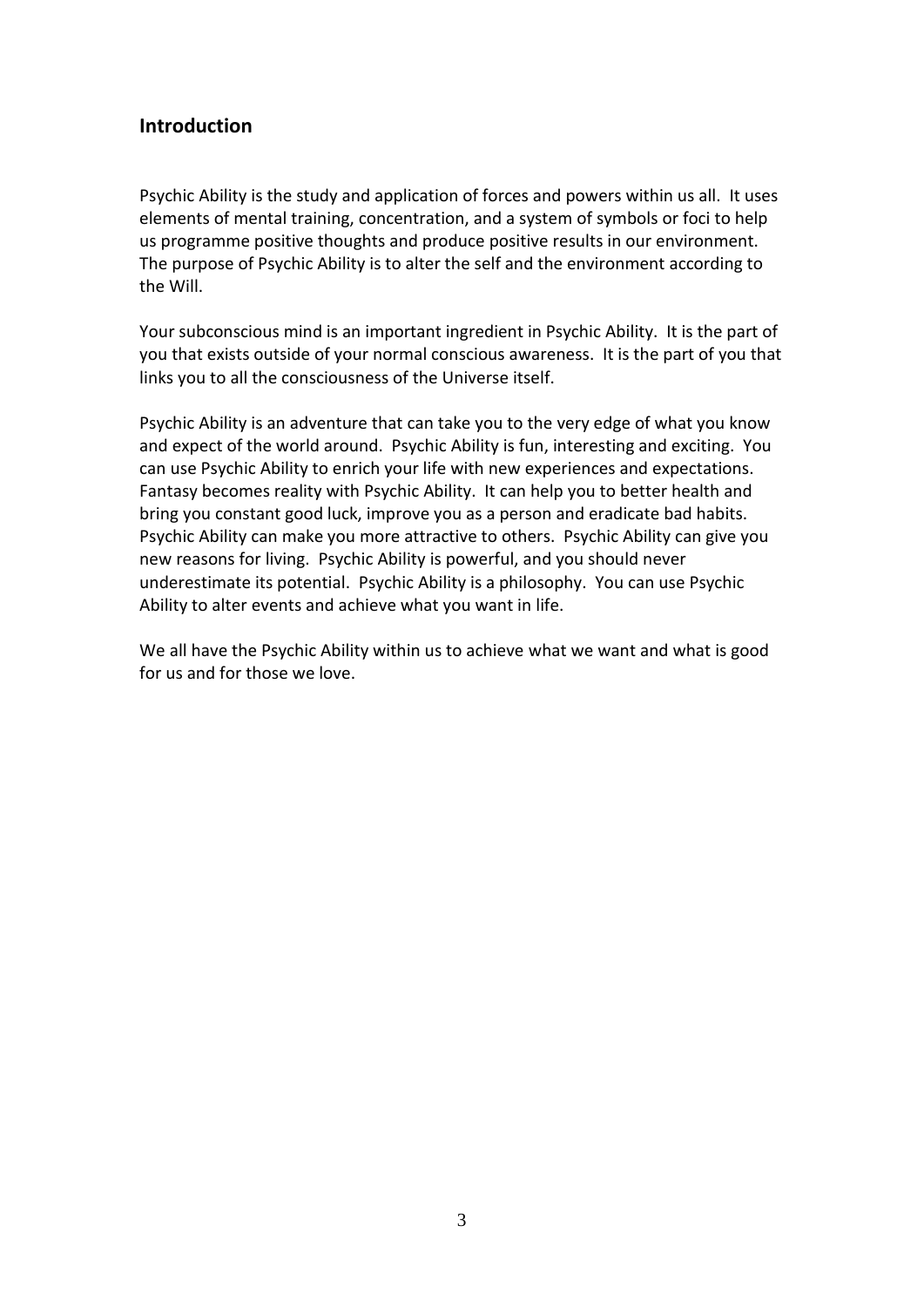#### <span id="page-4-0"></span>**Using Affirmations, Thought Exercises and Meditations in daily life**

I believe that meditation, positive thinking and affirmations work by attracting energy and focusing it with the subconscious mind to manifest change. We have unlimited power to change the world around us, to create the life we want, to draw towards us positive and beneficial events, experiences and people. Similarly, we can also draw towards us negative destructive events, experiences and people. By developing your psychic abilities further you will be ideally placed to differentiate between positivity and negativity in people, environments and situations.

#### <span id="page-4-1"></span>**Open up your Psychic Ability**

The Colour Purple. If you haven't already, try to surround yourself with more of the colour purple, clothing, beauty products, soft furnishings, writing pens and stationery etc. The colour purple will heighten your psychic abilities. Even concentrating for a few minutes each day on a sheet of lilac or purple paper will help you develop your psychic abilities.

Pick up an item belonging to someone, hold the item in your hands, and start to relax, slow down, close your eyes and let the object 'connect' with you. Feel its texture and shape, let the item become imprinted in your mind. 'Communicate' with the item; remember it is linked to the owner. Visualise the energies of the item flowing through your fingertips. Verbalise any thoughts, flashes of scenes, feelings or evoked emotions. Ask friends for items belonging to people you don't know so that you can practice verbalising everything you sense about the object and its owner.

#### **TALISMANS**

Use the power of a Talisman to help you develop your Psychic Ability. To learn more:

[CLICK HERE](https://www.alizons-psychic-secrets.com/talismans.html)

Get familiar with information coming to you from a different source, the more you practice the easier it becomes. Try pausing before you do something. For example, when the telephone rings pause before answering, and guess who is calling. Try it when someone knocks at your front door. Practice with anyone you come into contact with. Feel if you can

you tell when someone is happy, sad, or pre-occupied with other things on their mind?

While walking through a busy High Street or Supermarket think of one 'fact' about all the people that pass you. They have a black cat at home, they take their holidays in France, they never watch soap operas etc. No matter how silly or trivial you think the fact is it will help you to not be afraid of taking a guess.

Go to a library or bookshop. Think about a problem that is concerning you. Think silently and ask for guidance. Trust your intuition to guide you to a particular book and page. Read the entire page and try to relate what is there to your problem. Look for a subtle meaning.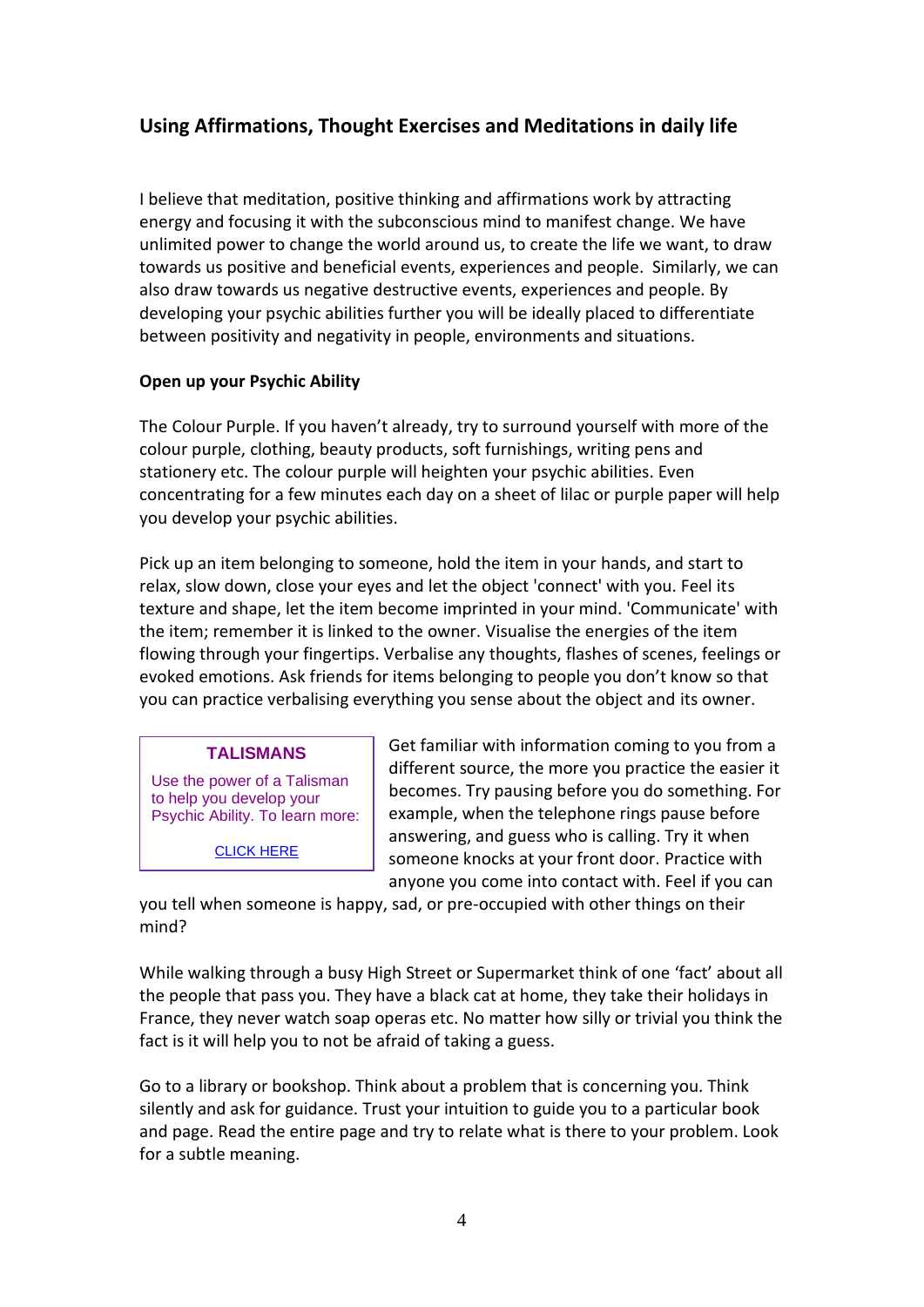If you haven't already got an Amethyst crystal, please try to get one. By using an Amethyst crystal daily it will open up intuitive and psychic abilities.

For more on the meanings of colour and the properties of crystals like amethyst see the comprehensive sections on my website:

[alizons-psychic-secrets.com/COLOURS](https://www.alizons-psychic-secrets.com/colours.html)

[www.alizons-psychic-secrets.com/CRYSTALS](https://www.alizons-psychic-secrets.com/crystals.html)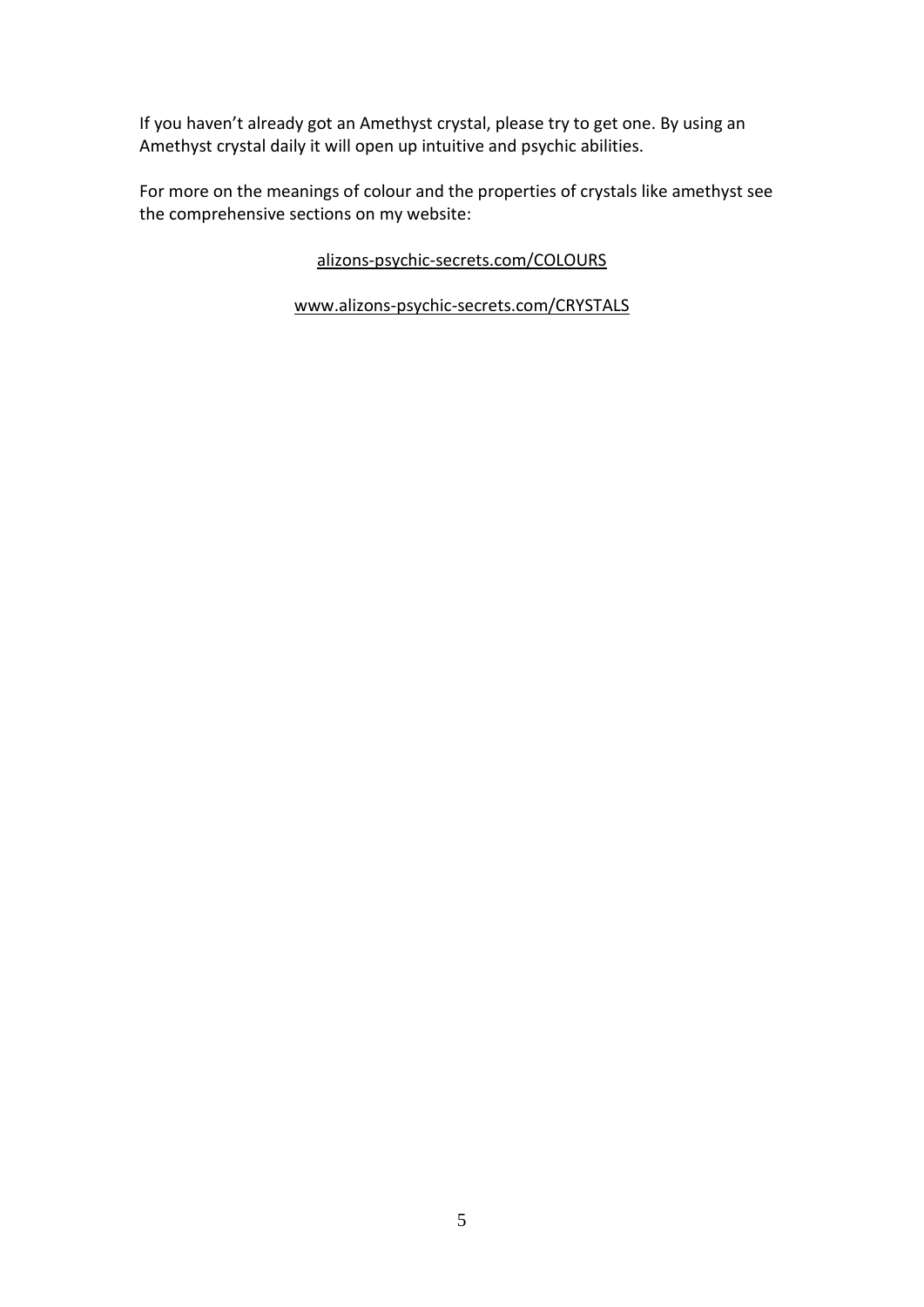#### <span id="page-6-0"></span>**Elemental Energy and Connecting with Spirit**

Alongside the elements of Air, Fire, Water and Earth there is an often forgotten fifth element of Spirit. The five elements make up everything and everyone. It is important to realise how fundamental the elements are to our existence and how we can harness the energy contained within them.

Elemental energy is in all things – the oceans, storms, rocks, plants, animals and us. We are all connected and all one. Some people are in unison and can master the elements and wield their energies more effectively. Almost anyone can learn to use this energy effectively as long as they attune themselves to the elements.

Being fully aware and in tune with the elements allows us to balance ourselves, our qualities, our emotions, our reactions and interconnections with others. This can take a lifetime to achieve but is an aspiration worth striving for. As with anything in life, practice makes perfect.

#### <span id="page-6-1"></span>**Exercises for Elemental Energy Awareness**

#### <span id="page-6-2"></span>**Air**

The element of Air relates to intellect, thought and reason. This element is concerned with justice, truth and ethical principles. This element is also associated with states that lead to disharmony and unhappiness.

The element of Air is related to the Tarot suit of Swords, to the Zodiacal signs of Gemini, Libra, and Aquarius and to the direction East and the colour Yellow.

#### *Positive Qualities*

Key words related to the positive aspects of the element of Air include: Analytical, articulate, clever, direct, ethical, forthright, honest, incisive, intellectual, knowledgeable, literate, logical, moral, objective, outspoken, quick-witted and wellinformed.

#### *Negative Qualities*

Key words related to the negative aspects of the element of Air include: Arrogant, blunt, cold, condescending, controlling, critical, cutting, domineering, insensitive, intolerant, opinionated, patronising, standoffish, thoughtless, unfeeling and unresponsive.

#### <span id="page-6-3"></span>**Fire**

The element of Fire is associated with creativity, action and movement. The element of Fire is associated with the workplace, our careers, and our sense of ambition. Creativity, enthusiasm, determination, adventure, risk-taking, confidence and boundless energy are the hallmarks of this element.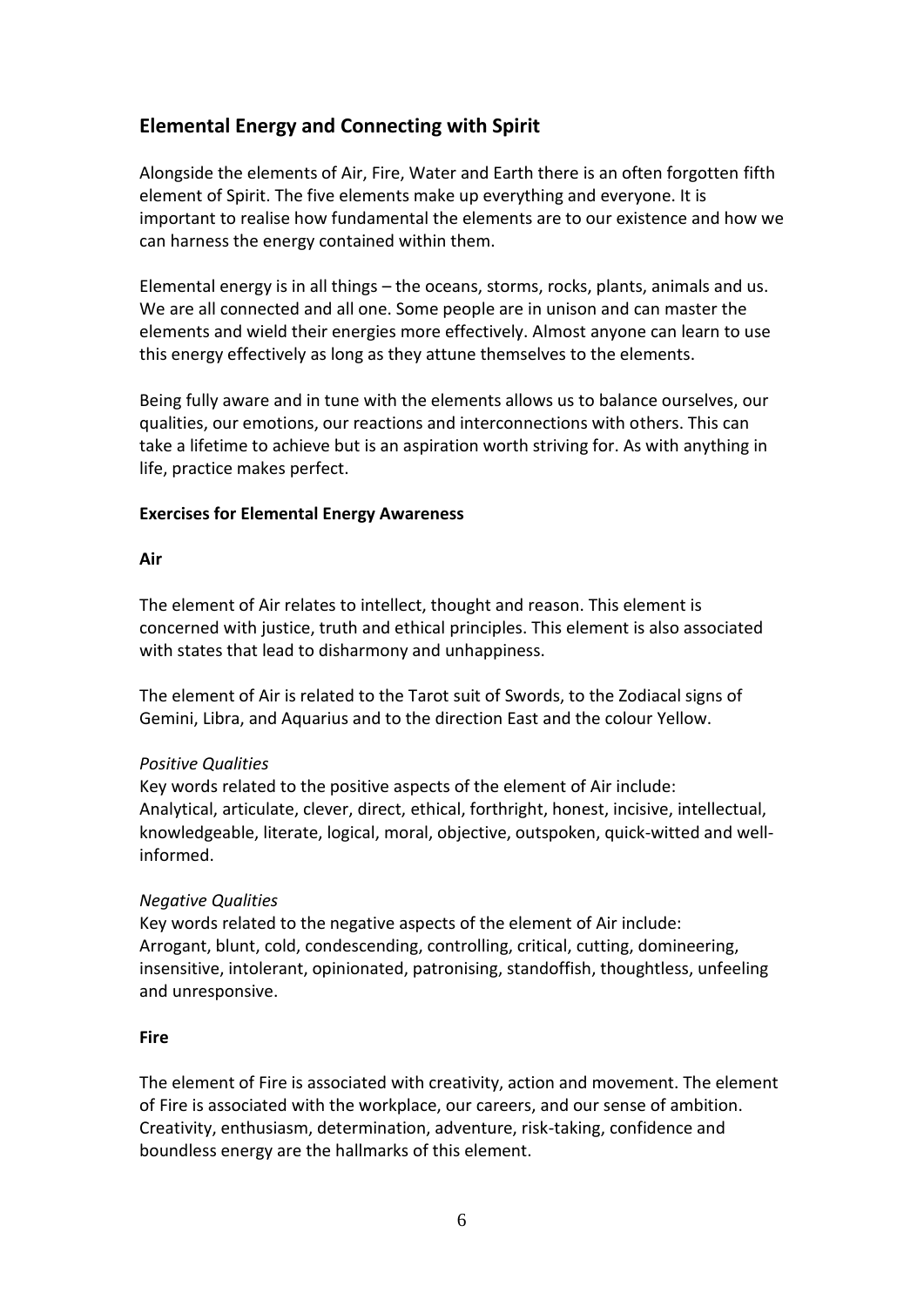The element of Fire is related to the Tarot suit of Wands, to the Zodiacal signs of Aries, Leo and Sagittarius and to the direction South and the colour Red.

#### *Positive Qualities*

Key words related to the positive aspects of the element of Fire include: Adventurous, attractive, brave, charismatic, confident, courageous, creative, energetic, enthusiastic, extroverted, inspiring, optimistic, outgoing, passionate, risktaking and self-confident.

#### *Negative Qualities*

Key words related to the negative aspects of the element of Fire include: Aggressive, brash, cocky, foolhardy, hasty, headstrong, hot-tempered, rash, impatient, impulsive, irresponsible, overconfident, overzealous, reckless, restless, self-absorbed and thoughtless.

#### <span id="page-7-0"></span>**Earth**

The element of Earth is the element of practicality, security and material concerns. The element of Earth also represents prosperity and wealth of all kinds.

The element of Earth is related to the Tarot suit of Pentacles, to the Zodiacal signs of Virgo, Capricorn and Taurus and to the direction North and to the colour Green.

#### *Positive Qualities*

Key words related to the positive aspects of the element of Earth include: Capable, careful, competent, conscientious, dependable, determined, enterprising, generous, hardworking, organised, practical, realistic, reliable, responsible, skilful, steady, supporting and trustworthy.

#### *Negative Qualities*

Key words related to the negative aspects of the element of Earth include: Conventional, drab, grim, humourless, inflexible, materialistic, obsessive, overcautious, over-organised, perfectionist, pessimistic, stubborn, unadventurous, unexciting and unimaginative.

#### <span id="page-7-1"></span>**Water**

The element of Water is associated with the emotional or spiritual side of our lives. It affects our inner states, feelings and relationship patterns. The energy of water flows inward and symbolises our changing moods and emotions. It is not concerned exclusively with affairs of the heart, but expresses the whole spectrum of our emotions, both positive and negative.

The element of Water is related to the Tarot suit of Cups, to the Zodiacal signs of Pisces, Scorpio and Cancer and to the direction West and the colour Blue.

#### *Positive Qualities*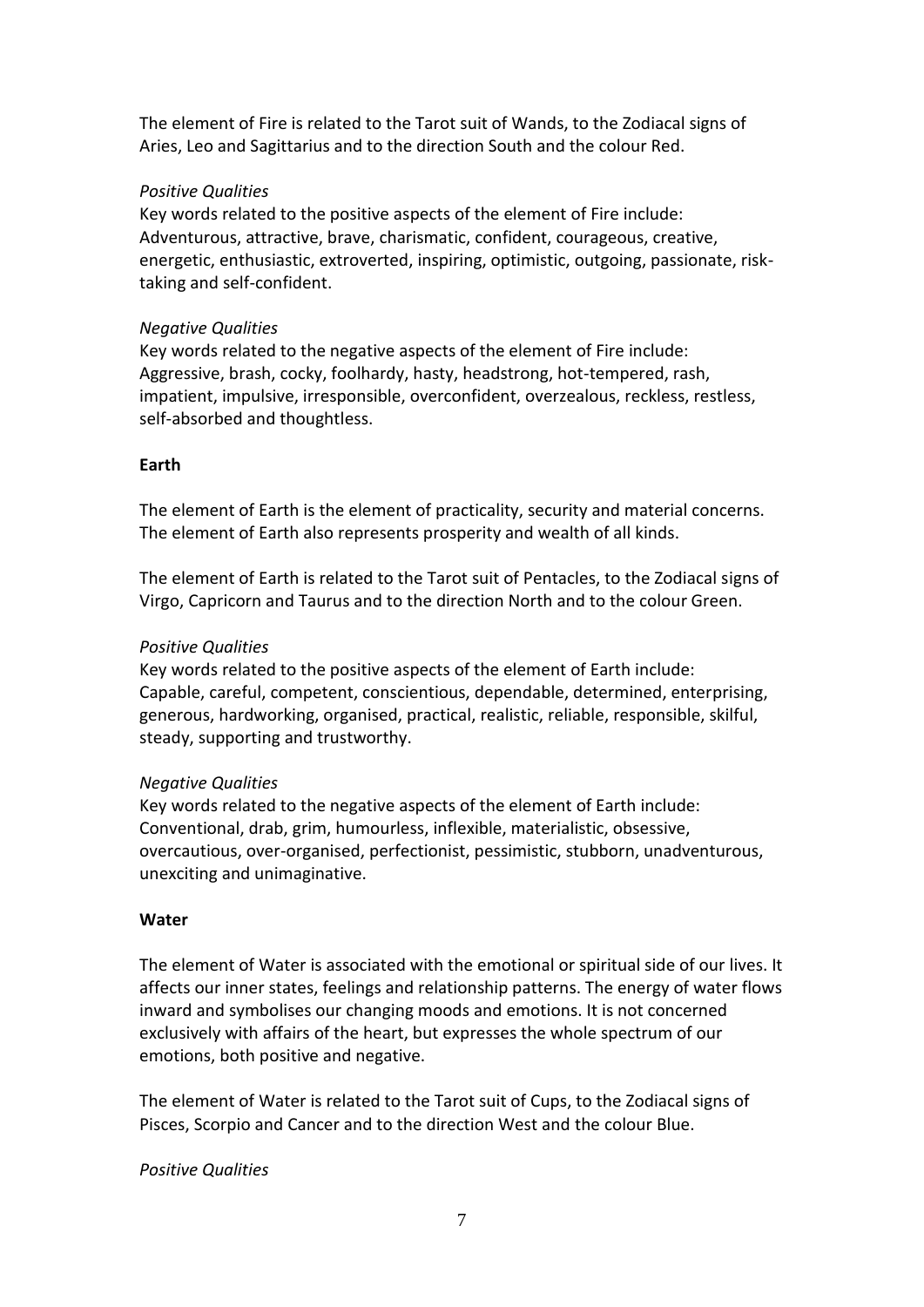Key words related to the positive aspects of the element of Water include: Affectionate, calm, caring, diplomatic, empathetic, gentle, imaginative, intuitive, loving, peaceful, romantic, sensitive, soft, spiritual and tolerant

#### *Negative Qualities*

Key words related to the negative aspects of the element of Water include: Broody, fanciful, frail, hypersensitive, hysterical, introverted, melancholic, moody, morose, narcissistic, overemotional, passive, sulky, sullen, temperamental and touchy.

#### **Exercise 1**

Try to match yourself, your family members and friends to one of the elements, regardless of their Zodiacal sign. Are you a Fire element? Is your best friend an Earth element? Does your sister have lots of the qualities, both positive and negative, of the element of Water? Do you have too much of the negatives of one element and not enough of the positives of another element?

List famous people, living or dead and identify what qualities they display and what suit they mainly fall into.

Contemplate on which of the elements you are lacking and in what ways you can rectify this.

#### **Exercise 2**

This meditation is to strengthen your relationship to the elements. This can have immeasurable results. The elements resonate with our human qualities, so bringing them into balance helps you become a more rounded person. This meditation can help you to focus on those elements, which have qualities you need.

This exercise is ideally carried out within a natural environment on a sunny day close to water, but a quiet place indoors will do just as well.

If you are outdoors look towards the element of Air in the sky around you, the element of Fire from the power of the Sun, the element of Water from the ocean, lake or river and the element of Earth from the ground beneath you.

If you are indoors relax, stand comfortably, close your eyes and breathe deeply and slowly.

As you breathe in, feel the air fill your lungs and sense the air becoming part of you. Allow the air within you to connect to the air around you. Think of how the element of Air is expressed in your life through communication, ideas and thoughts.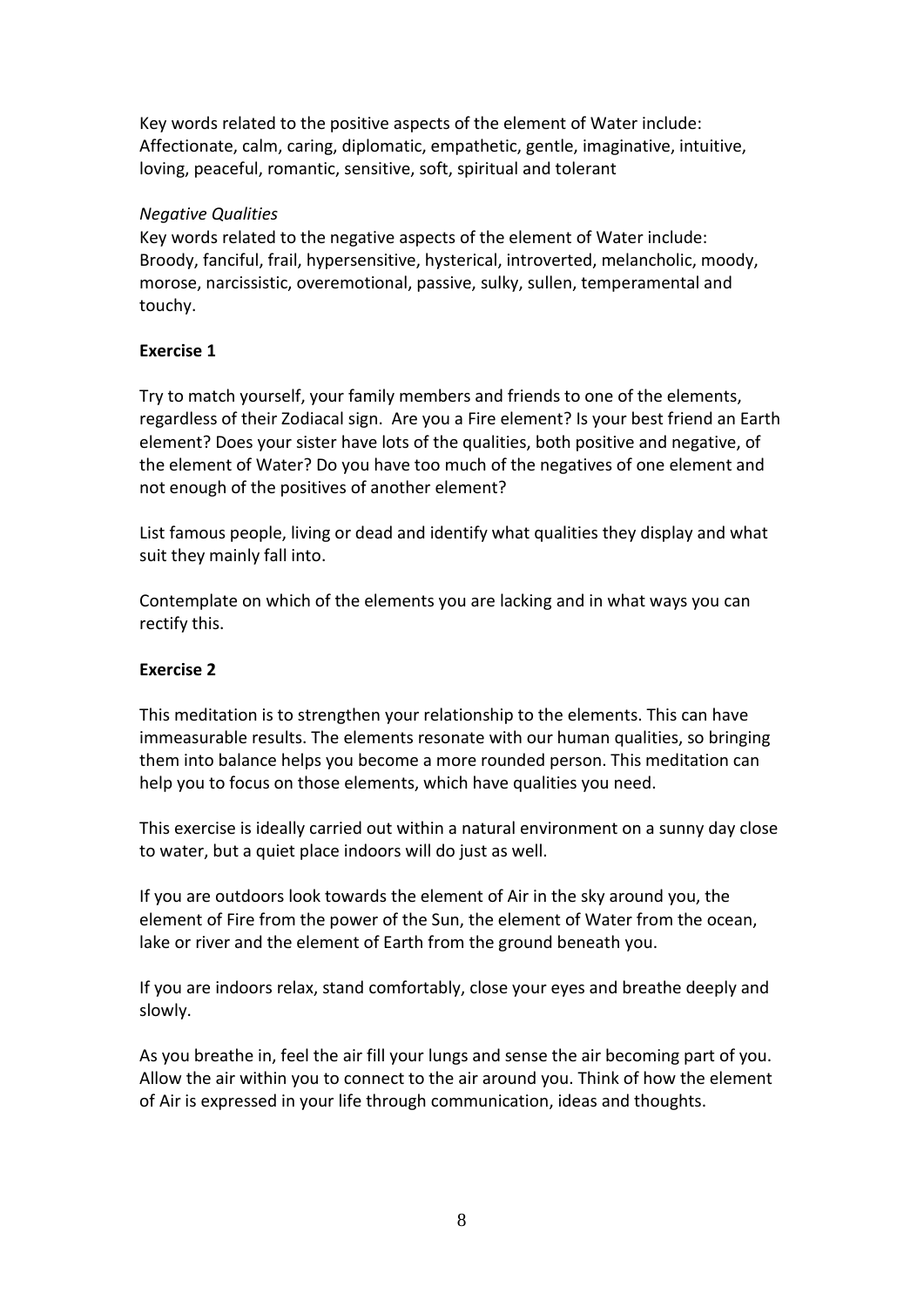As you sense the warmth of the Sun feel the fire within your body to connect to the element of Fire. Visualise the power of Fire in your life through action, courage and passion.

Be aware that your body is nearly 70% water. Sense the blood flowing through your veins, feel your heart beating, pumping life round your body. Feel how the emotions connected to the element of Water manifests in your life through intuition, love and sensitivity.

As you feel the ground beneath you know that you are connected to the earth. Bend your knees a little and feel your feet firmly on the ground. Be aware of your body, its physicality. Become aware of how the element of Earth manifests in your life, your body and your environment.

#### **Exercise 3**

#### <span id="page-9-0"></span>**The Fifth Element - Spirit**

The element of Air can be seen as our expressing communication and the qualities of the mind. The element of Fire can be seen in our creativity, energy and passion. The element of Water is related to our emotions and the element of Earth relates to the physical world and the body and keeps us grounded.

The fifth element of Spirit, essential to successfully increasing your psychic abilities, can be seen as the full representation of the four elements working in harmony. As you strive to balance these aspects of yourself and your world, so you become closer to Spirit.

#### Easy Tarot Reading Course

Learn to give professional level Tarot Readings with this simple and easy to learn course.

**ONLY \$4.99**

[Click here to learn more](https://www.alizons-psychic-secrets.com/tarot-reading-course.html)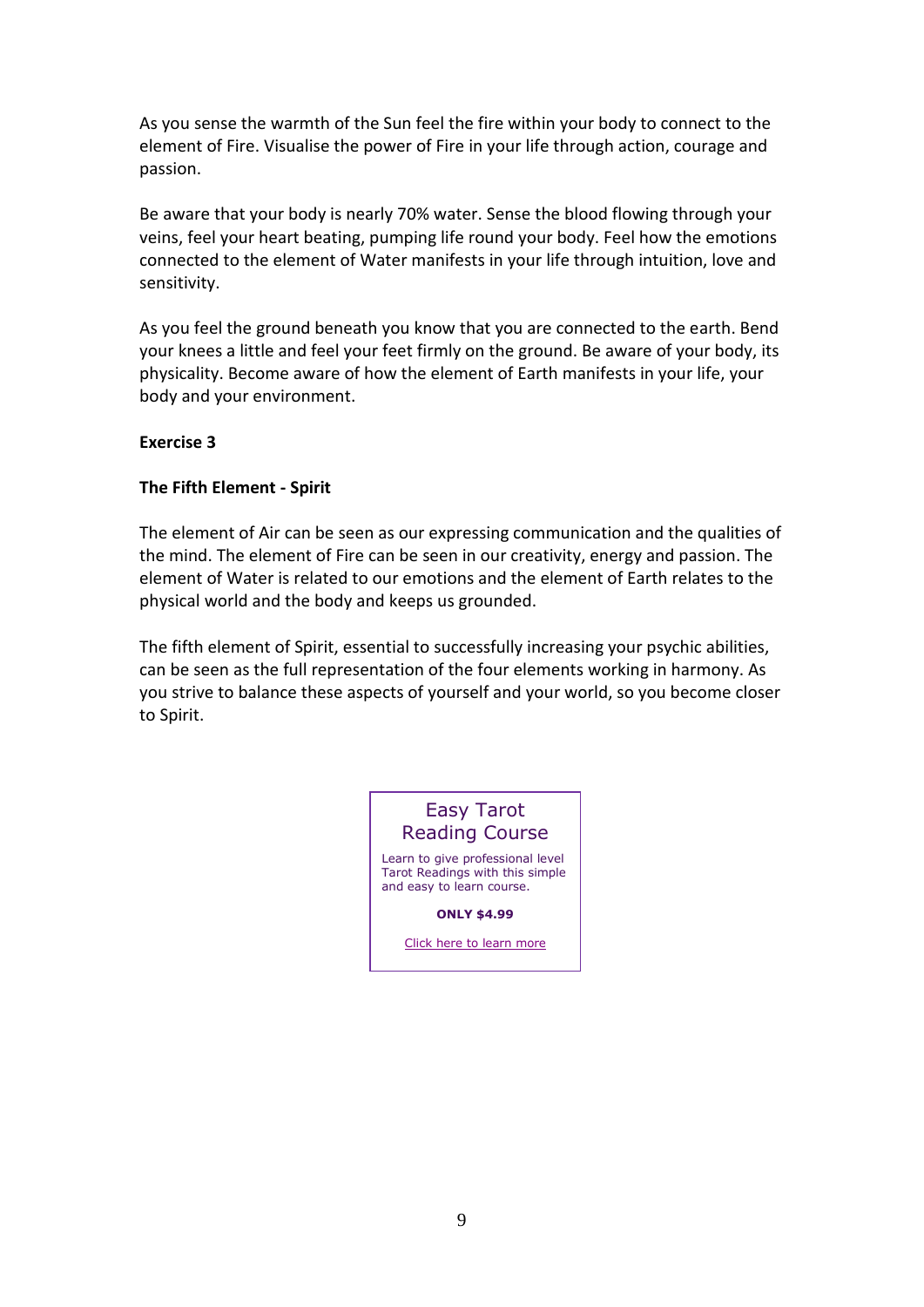#### <span id="page-10-0"></span>**Affirmations**

Many of us use negative affirmations such as ' I am fat and unattractive', 'I don't deserve to be happy', 'I can't do that,' 'I am a failure', 'I'm plagued by bad luck', 'I'll never be happy'.

These negative thoughts begin to infiltrate our subconscious minds and become a reality. Many of the difficulties in our lives come from our negative beliefs about others and ourselves.

Now is the time to change all that, as you begin making positive affirmations. Affirmations can be a major tool in drawing towards you positive changes in your life, whether it be in the form of personal change or bringing new people, things and situations into your life. Affirmations are very powerful tools, so powerful in fact that they could seem to be magical. In fact, they are a kind of Magic.

When you perform affirmations, you are in effect sending out to the Universe a declaration or command. And although it may seem that only you are hearing the words, this is not so. These words go out to the Universe.

Affirmations work on many different levels. Affirmations affect your own and other people's conscious and unconscious levels. If you affirm and it involves others, you are in a way communicating with another person's higher self. This is when things really start to happen, and results come quickly. The power of affirmations is only limited by your personal conviction and belief that the affirmations are working. If the affirmations are only done half-

The Green Witches Coven Join the Green Witches Coven. Learn White Witchcraft & become a Witch. **IT'S FREE!**

To learn more [CLICK HERE](https://www.alizons-psychic-secrets.com/coven.html)

heartedly, those are the results that will be received. But if you believe completely in achieving the aspiration stated in the affirmation, then it is almost sure to be achieved.

Begin then by using the powerful positive affirmations contained below, practice believing what you are saying for a few minutes, several times a day. After a while, these affirmations will become the way your body, mind and spirit respond to the challenges of everyday life.

If done regularly and with sincerity, you will soon be surprised by the changes you see starting to occur in your life. Once you intensely believe you can make positive changes in your life and accomplish your desires you must focus that intention, visualise the outcome, gather your strength, and send that vision outward to become reality.

If you decide to make use of affirmations in your life, be prepared for change. Remember what they say, be careful what you ask for, because with affirmations it can manifest quickly.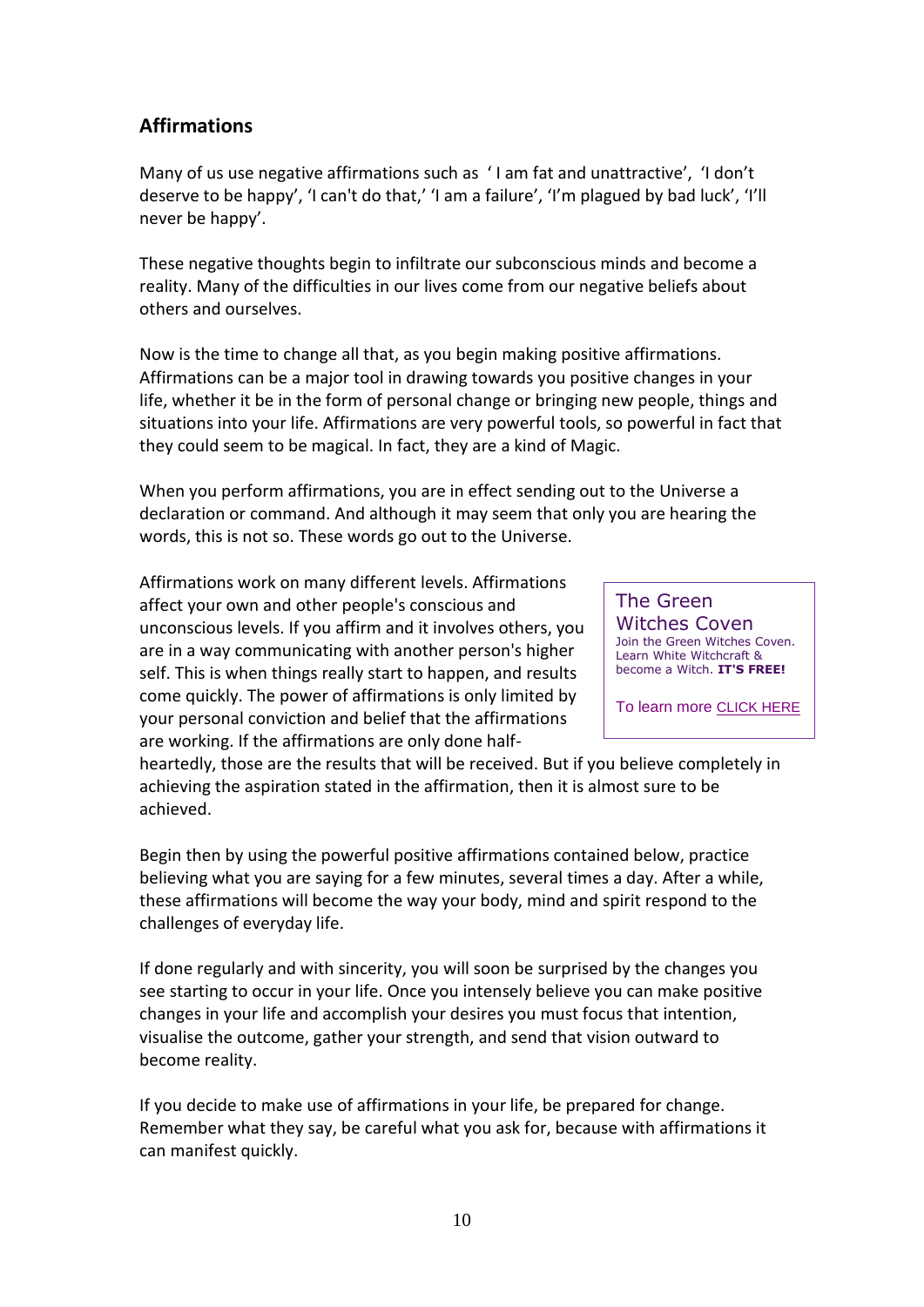The next page outlines some examples of affirmations you can choose to take up. You can choose just one, several or all. Or create your own.

*I am aware that my dreams and hopes can and do create my reality. I choose to create a positive and abundant life for myself now.*

*I am a loving human being. I am never harmful to myself or to others in thought, word, action or feeling.*

*I choose to believe that I am worthy of love and all good things By putting light, and love, and laughter around things, I create positive magic in my life.*

*My enthusiasm and joy for life spills over into everything I choose to do. This ensures my success at every level!*

*I am aware that everything in the Universe is energy, and that positive thought; words and actions are attracted to each other.*

*I am aware that the three steps to manifesting abundance are: Conceive it, Believe it, Receive it!*

*I believe I am able to create a life filled with love, prosperity and good health, and I manifest this by being loving to others and myself at all times.*

> *I feel the love of Spirit inside of me, and I trust that I am always safe.*

*I am aware that the tools for my success reside inside of me. I choose to be happy and successful in everything I do, think, say and feel. And so it is!*

*I create abundance by being impeccable in my choice of positive thoughts, words, actions and emotions. I am always lovingly truthful with others and myself.*

*I am aware that the tools for a happy, prosperous and healthy life are being loving, joyful and positive in thought, word, action and emotion.*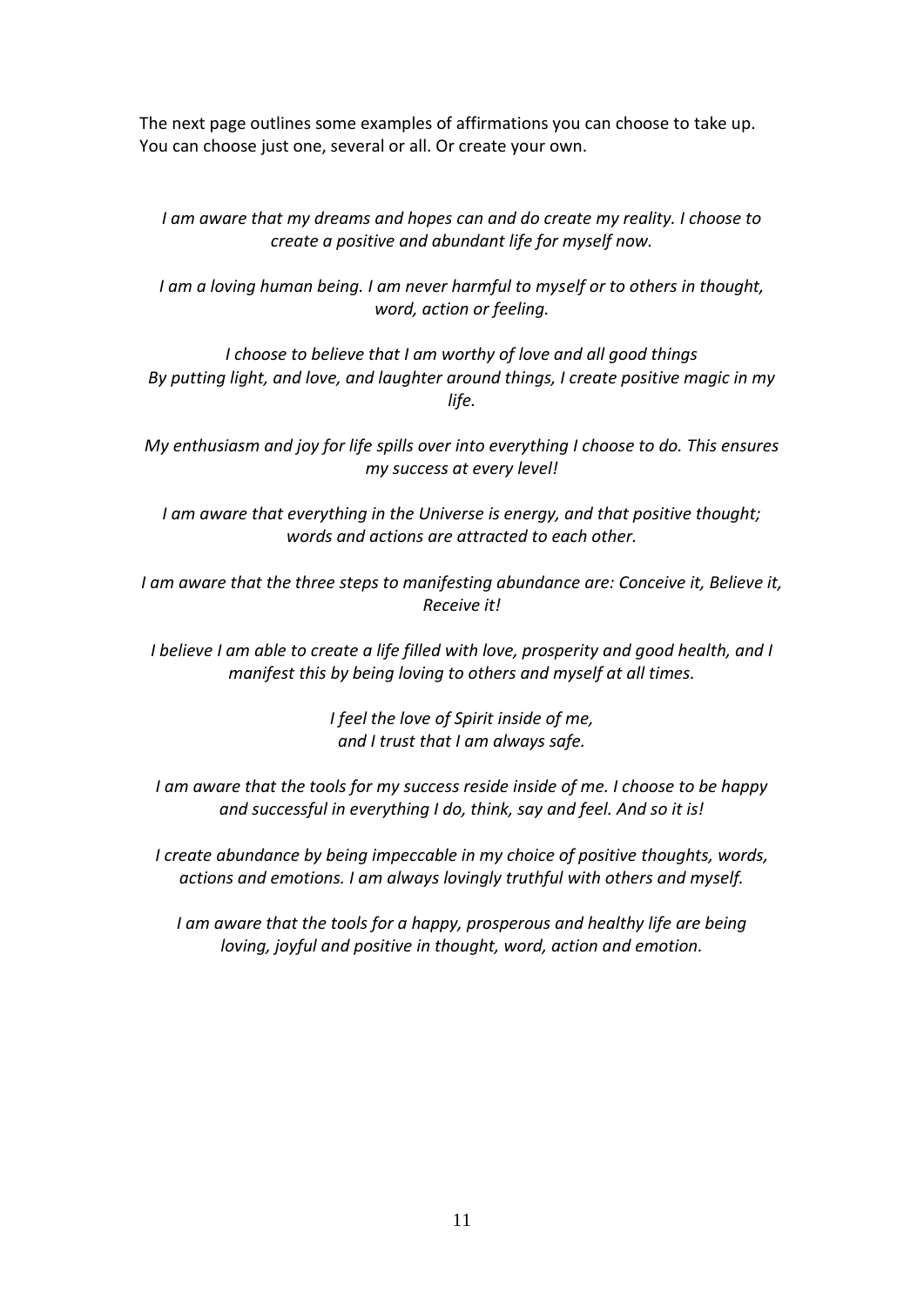#### <span id="page-12-0"></span>**Meditations**

Anyone can meditate, not just Buddhist monks or deeply spiritual people. As the body relaxes, so does the mind. Our soul never sleeps, but you can achieve states of relatively long periods where the mind is silent. It is during these moments, no matter how brief they are, that we enter a state of listening to Spirit. The benefits of meditation are not just helping you with your spiritual journey. There are a myriad benefits to your health and well-being from a simple, daily meditation practice. For starters, meditation can decrease blood pressure, as well as cortisol (a stress hormone) and cholesterol, increase creativity, reduce anxiety and strengthen the immune system.

Meditation is a technique of resting the mind and attaining a state of consciousness that is totally different from the normal waking state. In meditation you help to slow down your mind's rapid series of thoughts and feelings and replace the mental activity with inner awareness and attention.

While meditating you are fully awake and alert, but your mind is not focused on the external world or the events taking place around you. Meditation involves a type of inner attention that is quiet, concentrated and at the same time relaxed.

The greatest difficulty for anyone meditating for the first time is that their mind has never been trained to create inner quiet and attention. There is a misconception that to meditate requires the mind to go totally blank and that all thoughts have to stop. This in itself is impossible as to do this would mean that you would have no awareness of self or place.

Do not create pressure for yourself about how your meditation should be or what to expect from your meditation. Also, do not try to force the mind to be empty. You should not attempt to give the mind a direct suggestion or to control your mind. Simply observe and let it become quiet and calm.

The simple meditations contained with this guide will allow you both mental and physical 'time out' from the day-to-day hectic lifestyles that most people lead. You need not confine them to the specified times outlined in this guide but practice and repeat them as many times as you like to get full benefits from them.

#### <span id="page-12-1"></span>**Meditation to Connect to Spirit 1**

Your Guardian Angel, your Spirit Guide, your inner light or your intuition – call it what you like. You need to connect with 'Spirit' to fully make changes to your life and harness your psychic powers to effect this change.

This meditation will help you to connect with Spirit. Again, this meditation is best done outdoors in a beautiful place of nature – near the sea, a forest, at a lakeside, a secluded garden or even a quiet area of a local park. If not find a peaceful,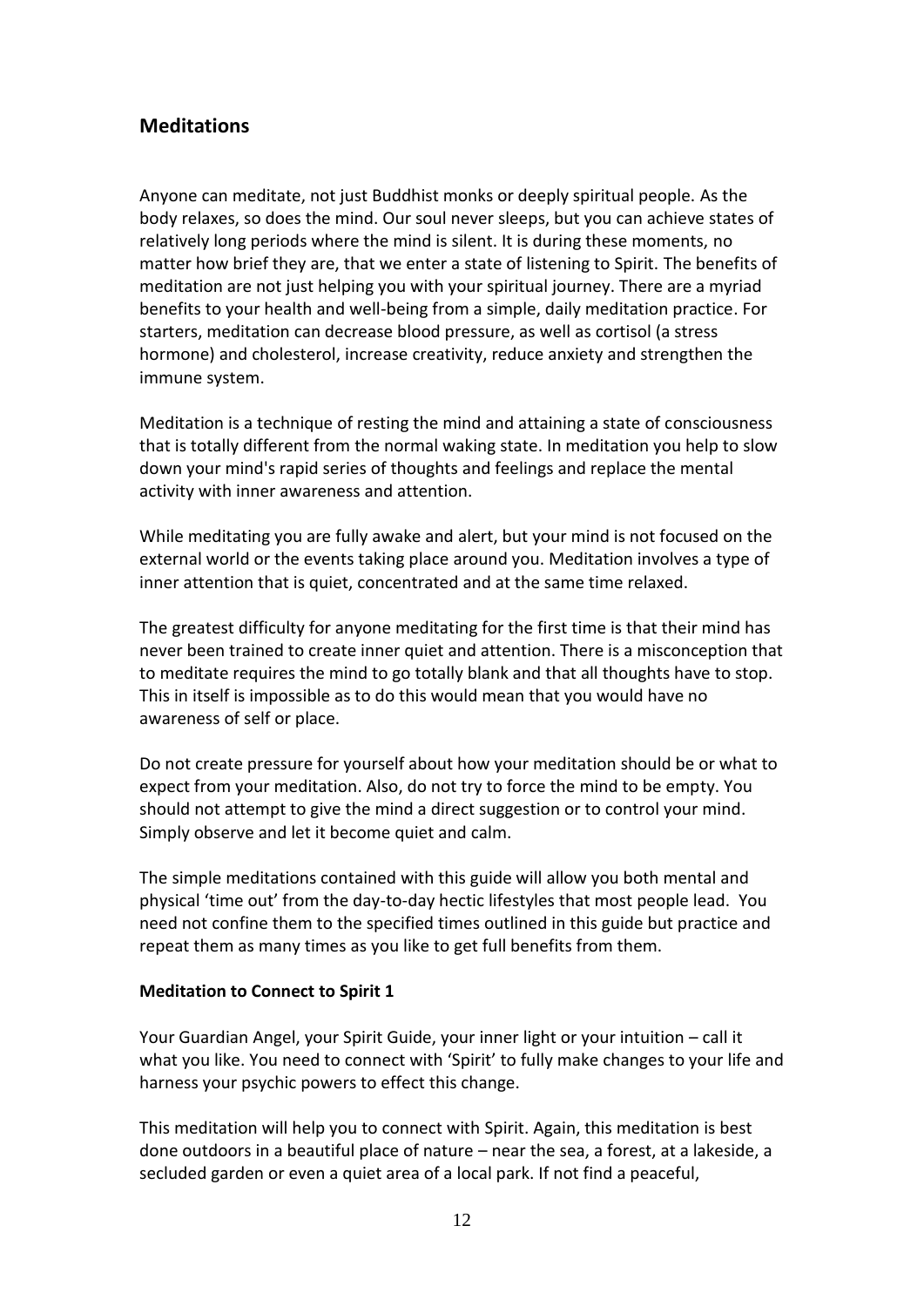comfortable place indoors, away from possible interruptions. Read through the meditation a couple of times so that you are happy that you can recall the gist of it throughout the meditation.

Relax, breathe deeply, stand, sit or lie comfortably and allow the feelings of peace, tranquillity and safety to surround you. Be aware that you are about to embark on an important and special experience. Continue to breathe deeply, close your eyes and feel completely relaxed and calm.

Begin to take notice of your breathing. Take deep breaths, focusing on the element of Air. Feel the air on its intake into your body and it's exhale outward. Visualise the air mingling with the fluid in your body, the element of Water. Feel the heat within your body as you continue to breathe deeply, the element of Fire. Notice your body and its connection to the element of Earth through the ground beneath you. Feel the security of this support connecting you to the earth. Acknowledge this connection and how grounding it is to sense your body connected to the element of Earth.

Spend a few moments noticing how relaxed this makes you feel, knowing you are in the present moment, grounded and centred and in touch with the elements. Now take a moment and connect with your sense of smell. Breathe in and out a few times as you become aware of your sense of smell.

Now that you are connected to your sense of smell, ask to recall a time where you were very happy, a time when your sense of smell delighted you, when you felt secure and satisfied. As you inhale, breathe in the memory of the fragrances surrounding you during this time.

Now reconnect with the rhythm of your breath and pay attention to your sense of sight. Allow your awareness to move to a time when your sight gave you great pleasure. Allow your mind's eye to bring a picture of this time into visual clarity. As your attention connects to this moment, your inner sight is able to bring it into clear focus. You feel a sense of well being as you embrace the view that is before you.

Now take a few deep breaths and turn your attention to your body. Feel your body's shape being embraced by the surface upon which you are standing, sitting or lying. As you do this, imagine feeling yourself touching the softest, smoothest fabric against your skin. As your hand glides over this imaginary luscious fabric, ask to remember a time where you were enveloped in the sensation of touch. Remember when this sensation left you feeling delightfully supported, nurtured, and connected.

As you are comforted by these memories and your sense of touch, feel your entire being reaching upward. As you do so Spirit recognises this gesture as a desire to connect. Now you feel Spirit touching you and a great connection of love passes between the two of you. Spirit's touch is so soothing and gentle and surrounds your whole body.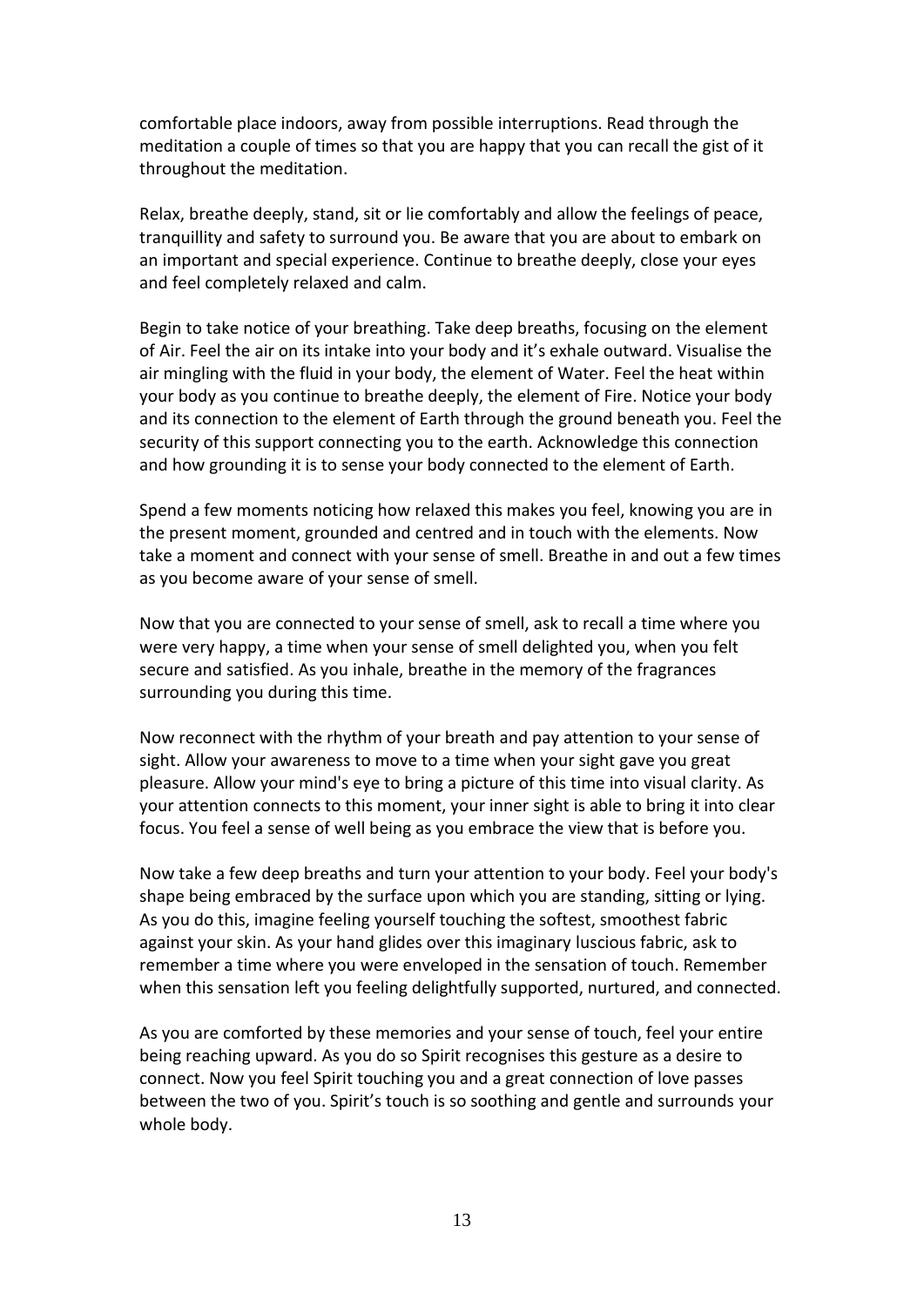Now, imagine the sound of your heart beating within your body. Listen to its rhythm beating steadily. Notice your heart beating in time with your breath, as the air moves in and out of your body you become aware of how your heart and breath are connected to the heart and breath of the universe. They are blending together creating one breath and one heartbeat. Your inner ear listens intently to the sound of the Universe as the sound is gently amplified. The tone and sound begins to deepen and define until you actually hear the sound of the life force energy within all things, including you. You can feel reassured, knowing that your inner hearing is here to serve you as you softly hear the whispers of Spirit. You are able to pick up an audible message. This is a message Spirit is eager to give to you.

Perhaps you feel excitement as your inner ear begins to clearly hear the message Spirit is giving you. It seems the message comes to you in the form of thoughts that you can hear through your attentive inner ear. It lets you know that you are clairaudient and that your intuition will guide you.

As your breath moves easily through the cells of your body, your attention connects with the deliciousness of your sense of taste. Your taste buds become enlivened and awakened as you remember tasting delicious foods and thirst-quenching drinks. You are reminded that the Universe is truly abundant, and you are connected to all things and that your Nature's divinity is rich and full, and at any moment abundance is there for your choosing.

Now it is time to come back to the present moment. Your Guardian Angel, your Spirit Guide, your inner light or your intuition wants to remind you that they will stay with you as you gently come back to the present moment. They want you to know they are always close by.

Open your eyes and reconnect with the environment around you. Shift your focus to the sights, sounds, smells, tastes and touch around you. And thank the elements of Air, Earth, Fire, Water and Spirit for accompanying you on this special journey.

#### <span id="page-14-0"></span>**Meditation 2**

Take a few deep breaths, paying deliberate attention to the sound of the air as it enters and exits. Imagine as you draw deep breath into your lungs, that this breath is a white colour. See the white air filling your lungs, travelling through your bloodstream and reaching your entire body. Focus your mind on your body and begin instructing it to relax. Beginning at the top of your head, instruct the muscles to relax, and then actually feel these muscles relax. Move on to the face and neck muscles, focusing your mind on instructing your body to relax these muscles and then actually feeling the muscles relax before you go on. Continue doing this until you have reached your toes. Then you will be aware of the relaxed state your body is in. If at any time your mind drifts onto something else, just return it back to the task of relaxing your body parts.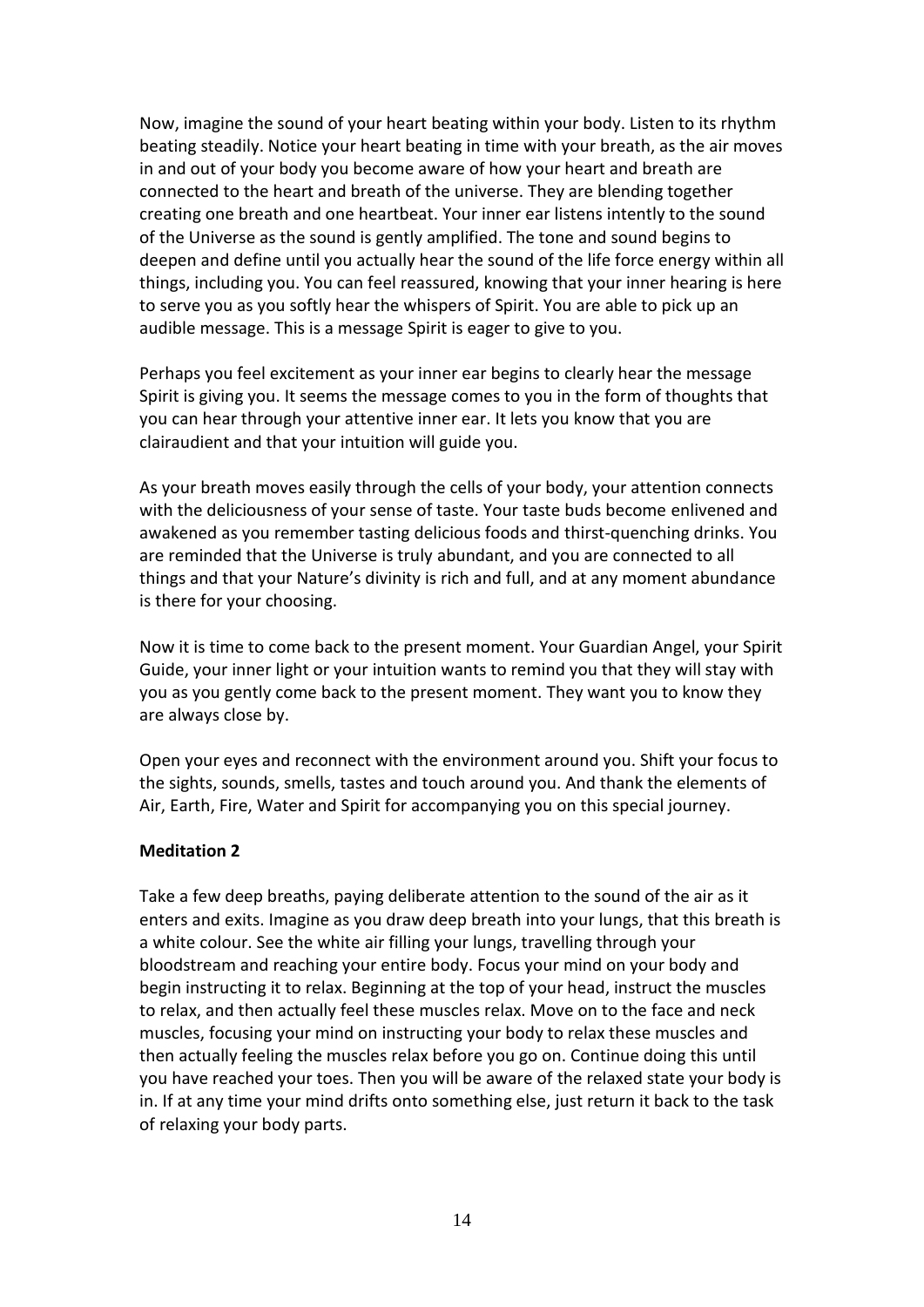Don't fight or struggle against these thought intrusions, just let them go peacefully away, and continue the process. Now imagine a huge ball of golden light at your feet. This ball of heavenly light is getter larger and larger. As it rests on your feet you start to sense its warming capabilities. Your feet and toes are getting warmer and warmer. See this ball of light now begin to travel up your calves and shins. You feel the warm peaceful sensation as this light wraps your body in its protection. Protecting you from any harm or evil, this light continues travelling up across your knees, and now to your thighs, encasing you in immense bright white-golden protective light. This ball of light is now encasing your pelvic area, your stomach, back, chest, neck, face, and out through the top of your head and falls all over you to surround your entire body. You are now sitting in a protected and guarded ball of golden light.

Imagine this light now stretching outward, growing bigger and bigger until it is larger than the room you are in, then the entire building. The light continues to encircle your town or city, your country and then the earth. You feel your connection to the earth and your place in the universe.

You feel protected, comforted and totally at peace. Breathe deeply and let every part of you bathe in this wonderful golden light. Imagine now the golden light shrinking back from covering the entire earth, your country, your city or town, your building, your room and finally becoming a small ball in the centre of your chest. This is where the soothing, protecting and healing light will now reside.

As you slowly become aware of your surroundings and focus your attentions away from the meditation know that this inner golden light is there and whenever you need to feel protected, healed or soothed.

#### <span id="page-15-0"></span>**Meditation 3**

Breathe deeply as you begin your meditation and imagine yourself stepping into a wonderful peaceful garden. This garden is full of the most wonderful vibrant trees bearing fruits and blooms you have ever seen. The colours of green from the leaves of the trees and the soft grass beneath them are brighter than any of the greens you have seen before. The blooms and fruits of red, pink, orange, yellow and purple are equally as bright and vibrant in their colour. You glance towards birds flying amongst the trees and hear their birdsong chirping merrily. You see brightly coloured butterflies dancing in pairs as they fly before you in the air. Your eyes look downward to a white stone path before you that winds out into the distance deeper and deeper into the lush green garden.

As you begin slowly walking along the path, you become aware of a gentle soft breeze caressing your skin. You feel comforted by this and are anxious to continue your journey along the white path. You feel totally at peace and know that nothing can harm you and you have nothing to fear. You are in a beautiful place and feel at one with your surroundings. You look upwards and see a clear blue sky with just a couple of white fluffy clouds floating gently.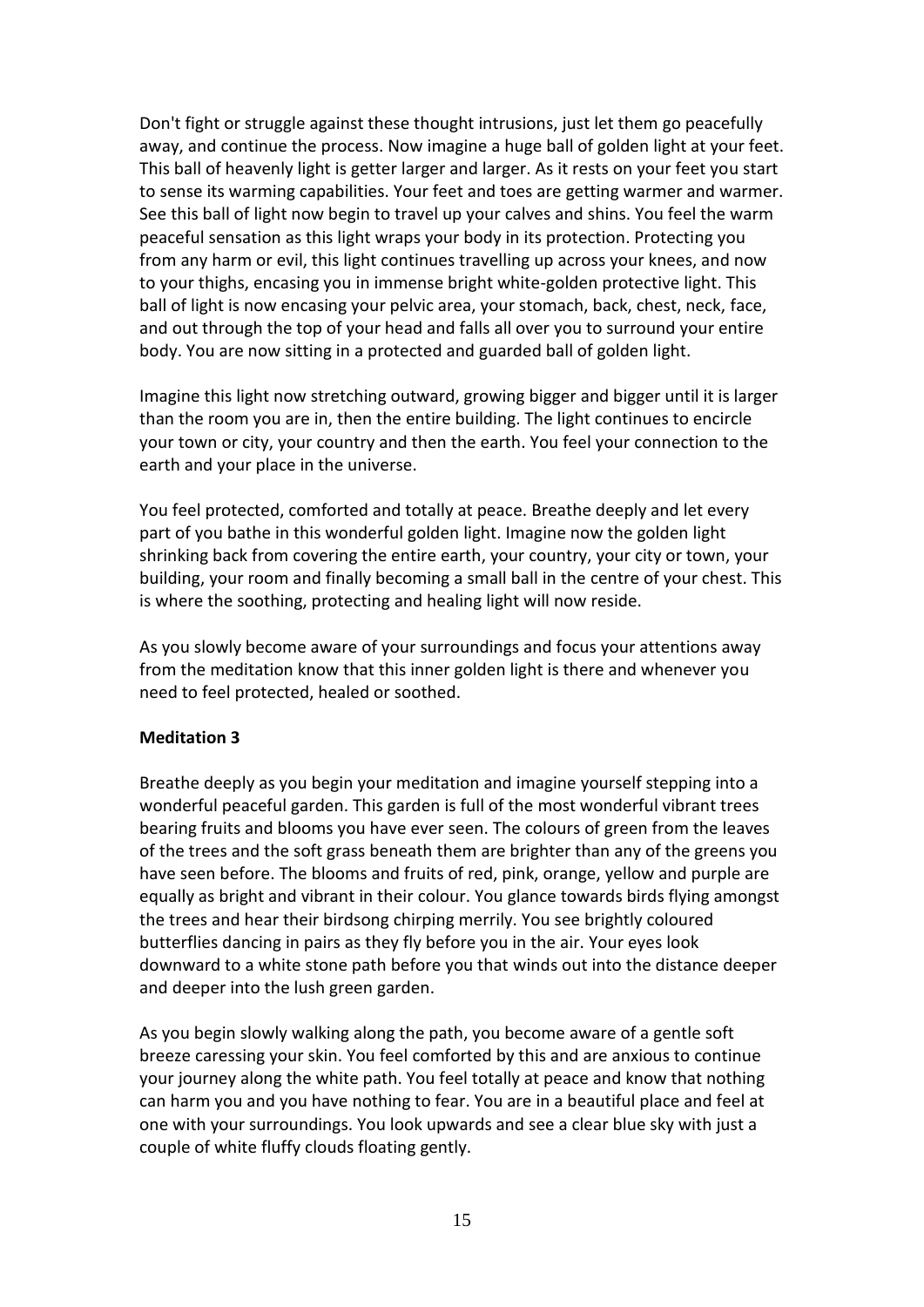You become aware of the sounds of a babbling brook. You can hear the water gently rushing over the rocks in the bed of the river as the clear, fresh, cool water travels downstream. The path takes you to a place where you have sight of the stream. As the stream comes into your view, the rushing water looks cool and inviting.

You see a bridge and know that it will lead you to another more secluded area of the garden. As you step onto the bridge you let your hand gently slide on the handrail as you cross over to the other side. You become aware that the stone path is now gone, and your feet step off of the bridge onto soft green grass. The grass is so soft and welcoming you lie down and stretch out your whole body.

In this very relaxed state be open to the messages you receive from Spirit. This is where your Spirit Guides and Angels will meet you. Your Guides and Angels will reveal themselves to you when they know you are psychically ready to meet them.

Lie quietly and peacefully and only when you are ready raise up from the grass. Walk back now over the field and feel the soft green grass under your feet. You see the bridge coming into view. You walk onto the bridge and cross over it, again caressing your hand along the handrail as you go over. Step onto the white stone path, which will eventually lead you back to where you began. You once again look above you and again see the beautiful blue sky with white fluffy clouds.

As you walk on through the garden you see a white stone bench. Sit on this bench and feel the whiteness surrounding you. Know that you are protected against the outside forces of the world. You are now able to leave the garden, knowing that you can return at any time of your choosing. Slowly open your eyes and bring your awareness back to reality.

#### <span id="page-16-0"></span>**Meditation 4**

Breathe deeply and close your eyes. Picture a beautiful nature scene of your choosing. For example a mountain view, a forest, meadow or ocean.

Breathe slowly and rhythmically. Observe how your body releases tightness with every exhalation. Continue inhaling and exhaling being aware on the inhale that the oxygen is relaxing your muscles from your toes to scalp as well as deep to your core.

Feel relaxation deepen with every breath as if your body is spreading and melting out. Now maintaining your body's sense of deep peace and relaxation, imagine yourself in a mountain, forest, meadow or ocean setting. Use all your senses to develop the image. Start with whichever sensation feels the strongest. For example, can you feel sunshine warming and relaxing your body – is there a gentle caressing breeze?

How does the earth or sand feel beneath your feet or are you lying in a meadow amongst flowers and grass? What scents are you aware of – salty ocean air, fragrant flowers, crisp mountain air. Are there sounds around you? The breaking of waves on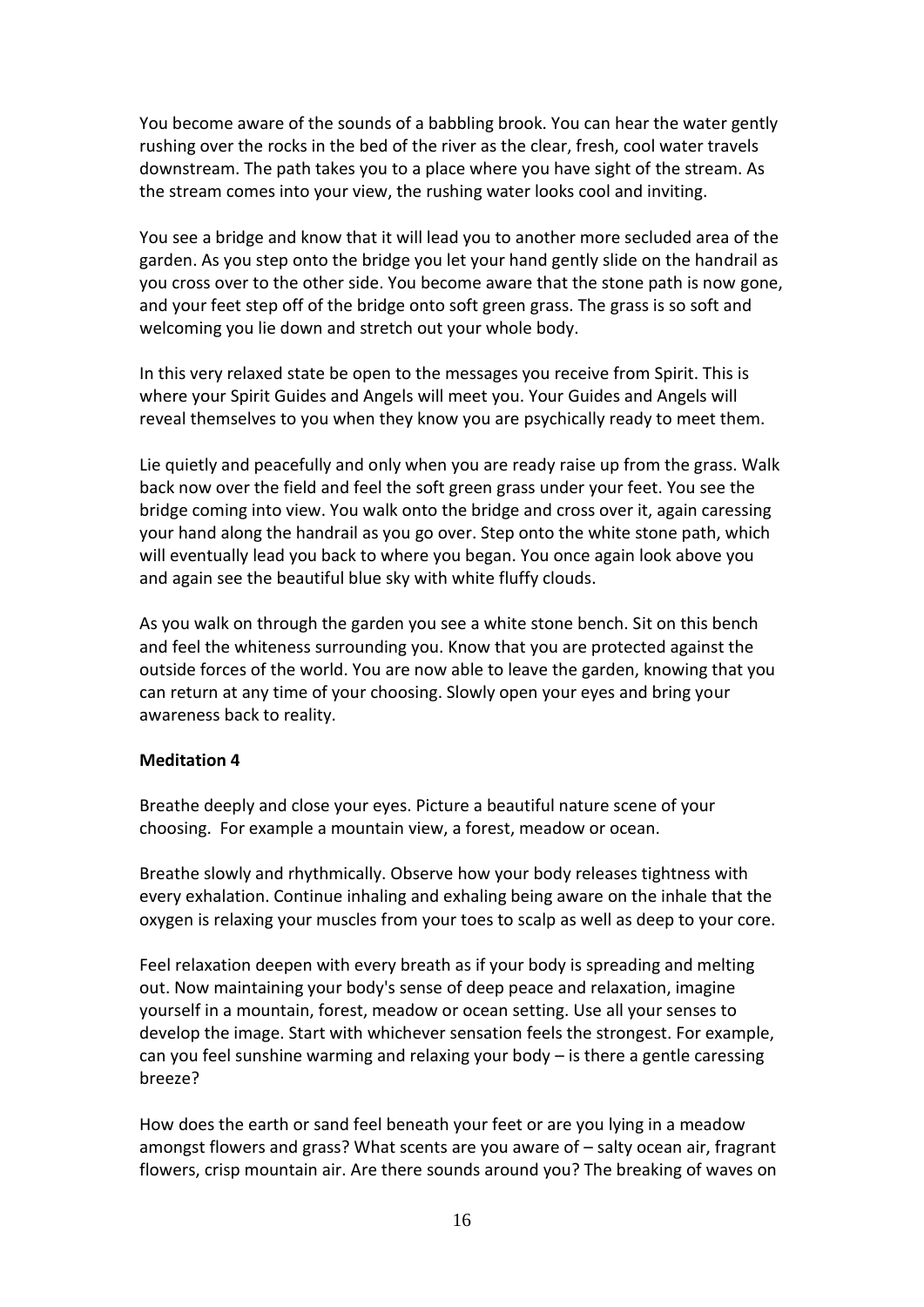the shore, birdcalls, the singing of a breeze through trees or tall grass, friendly animal sounds. If you touch different elements what texture or sensations does that feel like? What shade and colour is everything?

This exercise will develop your ability to access information and knowledge through your five physical senses and increase your psychic intuitive capability.

#### <span id="page-17-0"></span>**Meditation 5**

You will need to lie down for this meditation. This should leave you feeling energised and more receptive to your intuition. Close your eyes. Visualise yourself lay down and outstretched on a soft sandy golden beach. The sun is warming your body and helps you relax into the soft sand beneath you. You see one fluffy white cloud amidst a clear blue sky. You inhale deeply and taste and smell the exhilarating ozone coming from the crystal-clear sea. You hear gentle waves lapping at your feet.

Your breathing is in time with the waves. As the wave comes in, you inhale. As the wave goes back from the shore you exhale. As you continue to breathe deeply you feel the cooling water from the sea touching your toes as a wave comes in. The wave goes out again and leaves your toes revitalised and tingling with energy.

Another wave comes in and covers your toes and your feet. The wave goes out again and leaves your toes and feet revitalised and tingling with energy.

Still breathing in time with the movement of the sea, another wave comes in and covers your toes, feet and your lower legs. The wave goes out again and leaves your toes, feet and your lower legs revitalised and tingling with energy.

Yet another wave comes in and covers your toes, feet and your lower legs and upper legs. The wave goes out again and leaves your toes, feet and your lower legs and upper legs revitalised and tingling with energy. Again still breathing rhythmically another wave comes in and covers your toes, feet and your lower legs and upper legs. The wave goes out again and leaves your toes, feet and your lower legs and upper legs revitalised and tingling with energy.

This time the wave comes in and covers all your lower body to your waist and your hands. The wave goes out again and leaves your lower body and hands revitalised and tingling with energy. As the next wave comes in it covers all your lower body, your chest and your arms. It leaves your body and arms revitalised and tingling with energy.

A final wave comes in and engulfs you completely and covers your toes, feet legs, arms, body and head leaving your entire body revitalised and tingling with energy. Bring your focus back to reality and very slowly rise from your lying position.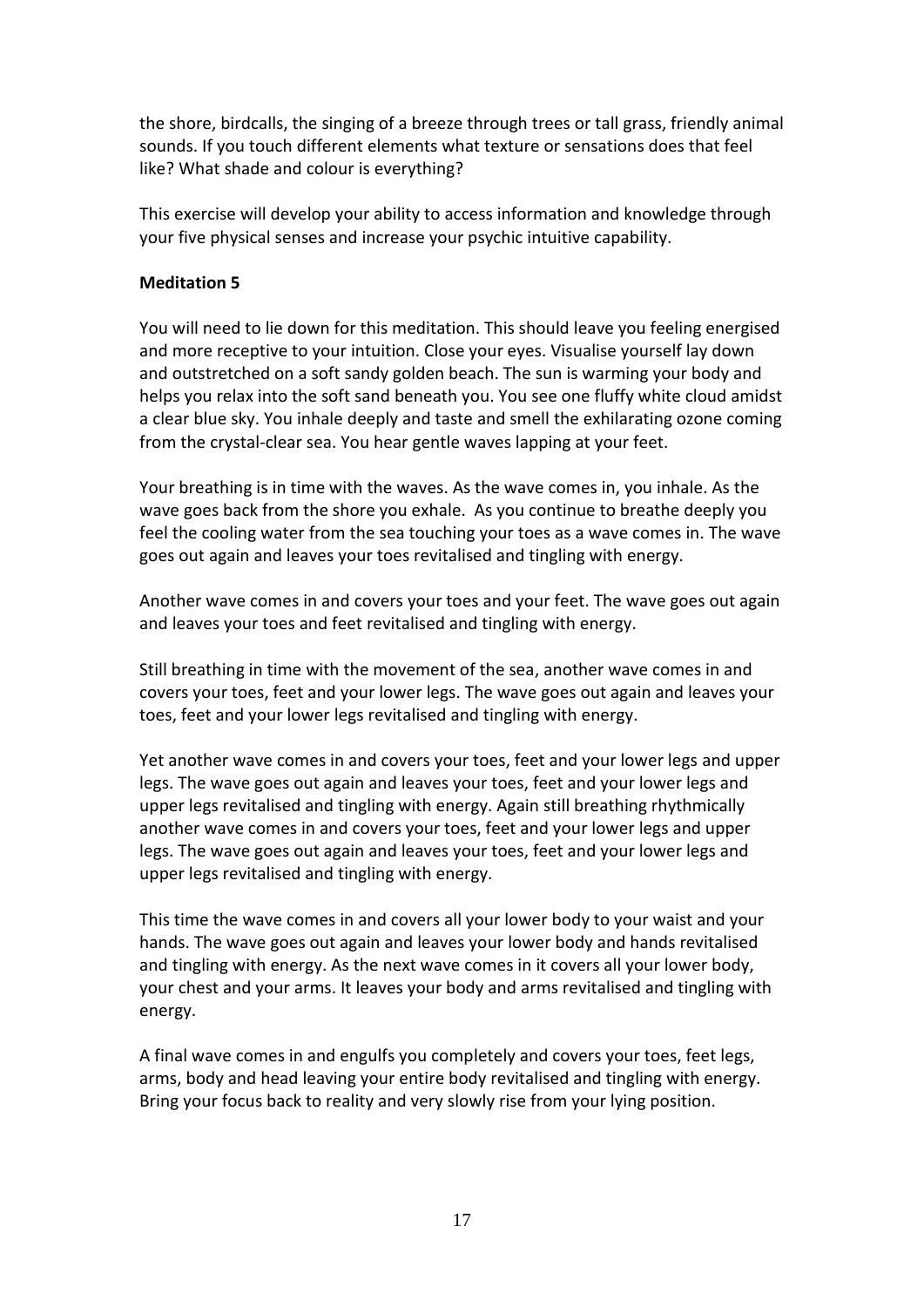#### <span id="page-18-0"></span>**Thought Exercises**

In the same way as we try to keep our body exercised and in good shape so that it performs at its best, is not sluggish, is not too tired or too out of shape to hinder our daily lives, then we must exercise our thought processes. The power of positive thought, always looking on the bright side and being an optimist, does not come easily to everyone. You may need to train, work out and exercise your positivity to always get the most from your life – even during difficult times.

The simple but effective thought exercises outlined in this guide will reinforce your positivity and diminish any negativity that holds you back.

#### <span id="page-18-1"></span>**Thought Exercise 1**

We are often told in difficult times to count our blessings. You must learn to be grateful and make the most of what you have. You need to learn to focus on the Blessings you have right now at this moment. Don't think about all the things you don't have, the things you feel are lacking. It is true that where thoughts go so does your energy. Those who stay focused on their blessings make room for more of them to flow in. Those who take the pessimist's view receive more negativity. If you need some more blessings in your life, then count the one's you already have.

Name 20 things you are blessed with. Write them down on a piece of paper or at your computer. Focus on these 20 things for the rest of your day. When your thoughts start to turn to what you don't have, pull them back to your 20 blessings. See how much more enriched you feel at the end of this day. Repeat this exercise as often as necessary.

#### <span id="page-18-2"></span>**Thought Exercise 2**

Sometimes we all need a little inspiration, a spark or a boost, to know that we can create the life we want to lead. Remember that in your life there are no mistakes, merely lessons. Learn to be your own life, and when you start to reflect on all the mistakes, errors or failure of the past let them be the stepping-stones along your path of learning and not the shackles that keep you forever in chains to shatter all your hopes and dreams.

#### <span id="page-18-3"></span>**Inspiration Exercise**

Make a list of your twenty greatest qualities and twenty of your greatest achievements. When you begin to feel down and need to be inspired take out your list and review it, or better still, keep it with you or pin it up so that you can look over it every day.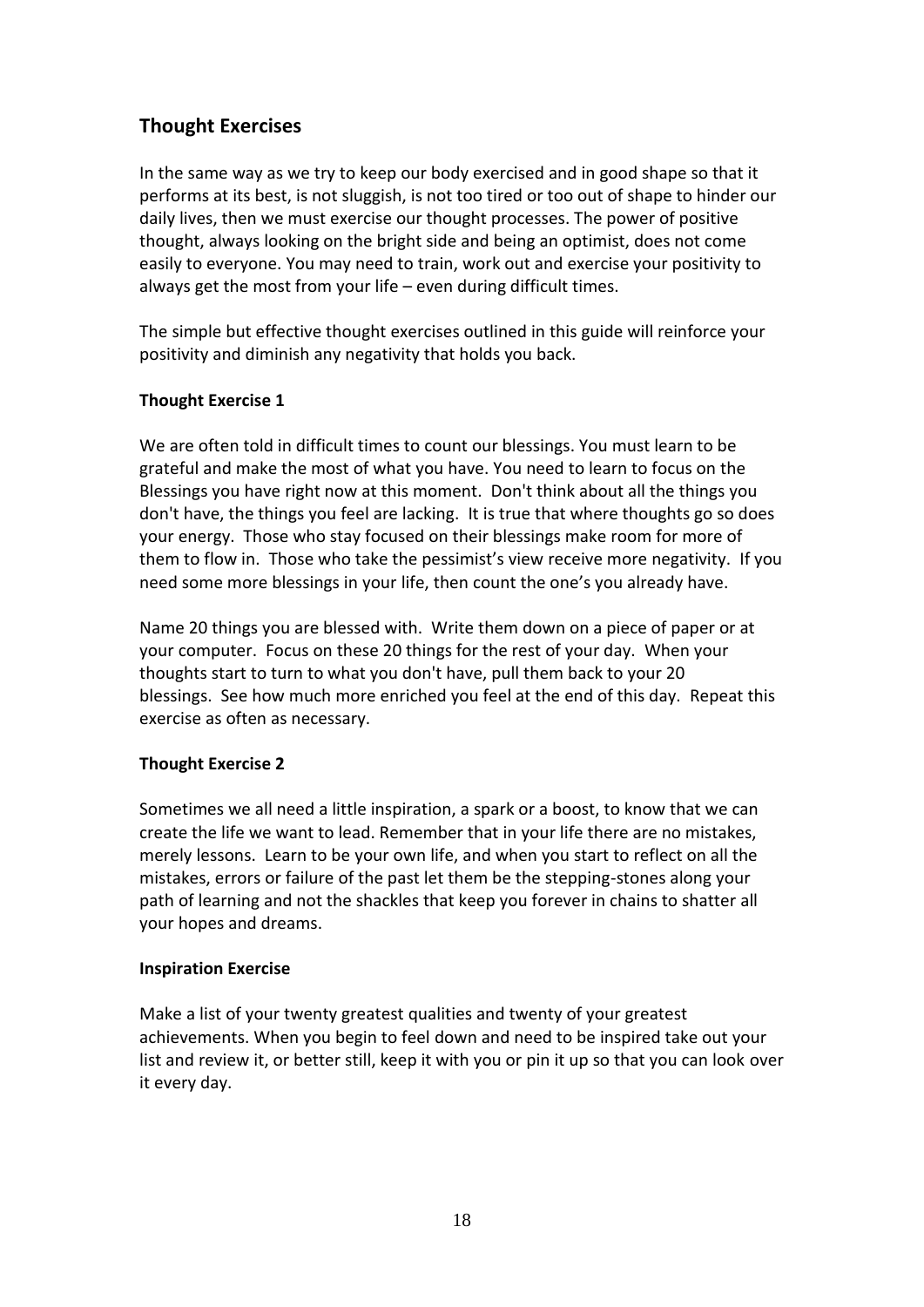#### <span id="page-19-0"></span>**Thought Exercise 3**

To be empowered to live our lives without self-imposed limitations and restrictions is the ultimate sense of freedom. When we refuse to release negative energies like resentment, anger or feeling victimised, we remain in prisons of our own making. When we tell ourselves 'I can't' or 'I'm not', we restrict our ability to grow and reach our fullest potential. When we act from a need to please others, or what we believe is acceptable in the society we are living in, rather than following our own destiny, we destroy the freedom we have to be who we are. We are then powerless.

Focus on what freedom means to you. Ask yourself 'What do I need to do to have more freedom to do what I want to do' Do you feel controlled by your life's circumstances, or do you feel empowered to be yourself despite them? In what ways do you limit or restrict yourself? What can you do today to help release restrictions in your life?

#### <span id="page-19-1"></span>**Thought Exercise 4**

Success seems to come easily to some people. However truly successful people rely on more than just luck to create their successes. To become successful at something requires hard work, diligence, determination and strength of will. Too often we give up, letting a true dream die simply because we didn't put forth the effort it would take to do something different.

#### <span id="page-19-2"></span>**Success Exercise**

Think of something you have always wanted to do or a gift, skill or ability you already have that you want to strengthen. Think of someone you know or admire who already has this skill. What did they do to get there? Are you passionate enough about this dream to go after it with all you have? If not, find something else that fires up your true passion and be determined in your efforts to attain this goal and gain success. When you believe you possess confidence, you act confidently and use all your talents to get what you want. When you believe you are clever, you act intelligently making the right decisions. When you believe you are loving, you act lovingly and attract love. When you believe you are limitless, you act limitlessly and attract success.

#### <span id="page-19-3"></span>**Thought Exercise 5**

You cannot gather inspiration to be creative and fertile in your thoughts, words and deeds to make bigger life changes if you do not have happiness in your day-to-day life. Your daily life can be made happier. It is a matter of choice. It is our attitude that makes us feel happy or unhappy. You may come across all kinds of situations during your day, and some of them may not be conducive to happiness. You can choose to keep thinking about the unhappy events, and you can choose to refuse to think about them, and instead, focus on the happy moments. You constantly go through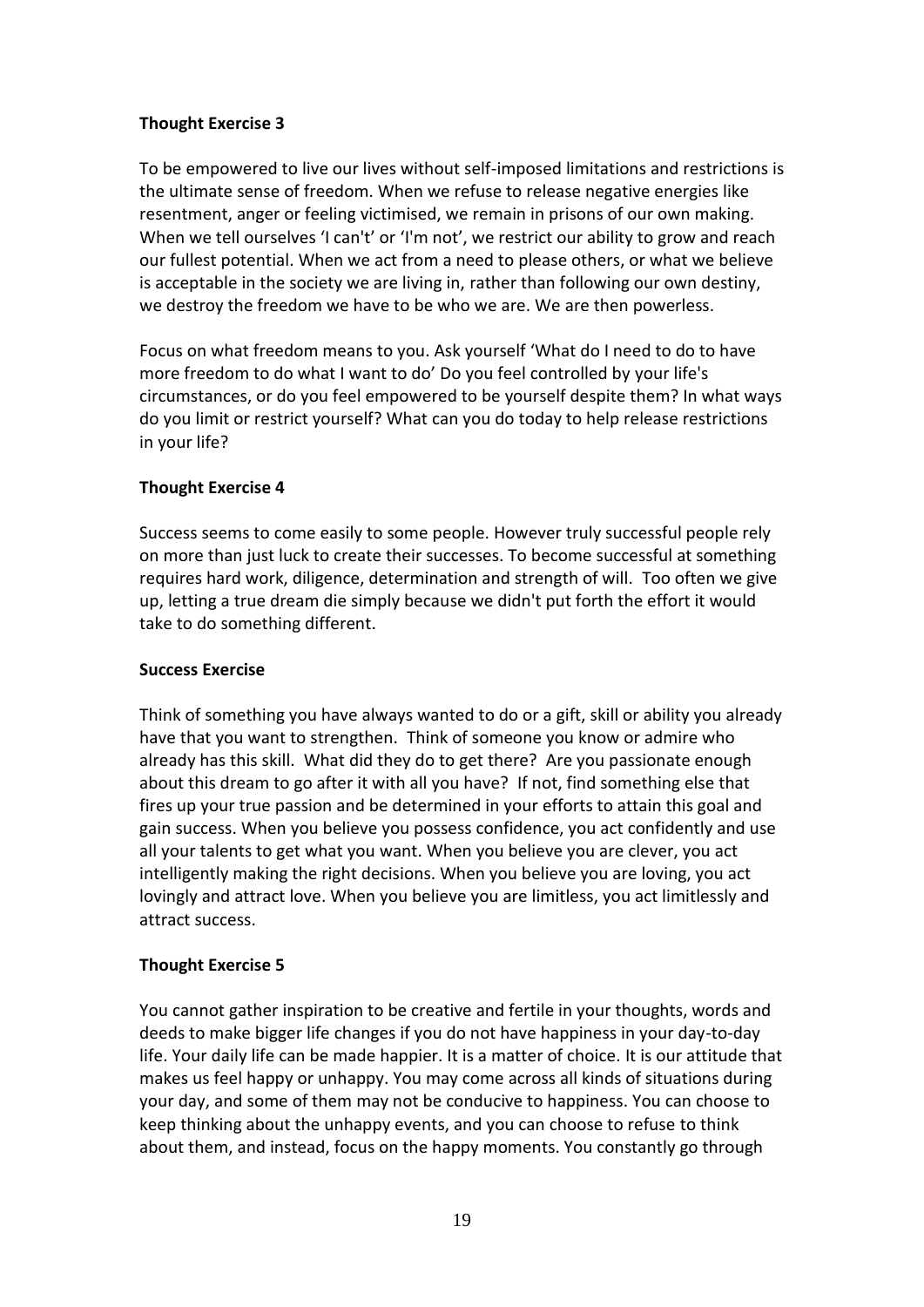various situations, events and circumstances, but you do not have to let them influence your reactions and feelings.

If you let external events influence your moods too much, you become their slaves. You lose your freedom and allow your happiness or sadness be determined by external forces. Alternatively you can free yourself from external influences. You can choose to be happy, and you can do a lot to add happiness to your life.

#### **Below are 13 ways to help you increase the happiness in your day-to-day life:**

- 1. Listen to uplifting, upbeat, positive music. (Dreary, gloomy, moody sad slow songs only lead to more feelings of sadness.)
- 2. Make a real effort to change the way you look at things. **ALWAYS** look on the bright side. Your mind may drag you to think about problems, negativity and difficulties. Don't let it. Look at the good and positive side of **EVERY** situation. (Even an emergency visit to the Dentist can be a positive happy event if you for example you meet a new friend, business contact or love interest in the waiting room!)
- 3. Think of solutions, not problems.
- 4. Mix and socialise with happy positive people and try to learn from them to be happy and positive. (Negative, pessimistic people who always see the glass half empty drain you and bring you down – don't let them. Limit your time with them.) Remember, happiness is contagious and so is lowness or sadness.
- 5. Watch funny comedy TV shows that make you laugh.
- 6. Each day devote some time to reading a few pages of an inspiring book or article.
- 7. Everyday do something good for yourself. It can be something small, such as watching your favourite programme on TV, taking a bubble bath, eating something you love or taking a walk in the countryside.
- 8. Watch your thinking. Whenever you catch yourself thinking negative thoughts, start thinking of positive and pleasurable things.
- 9. Always look at what you have accomplished and not at what you haven't.
- 10. Each day do at least one act to make others happy. This can be a kind word, helping your colleagues, stopping your car at the crossroad to let people cross, giving your seat in a bus to someone else, or giving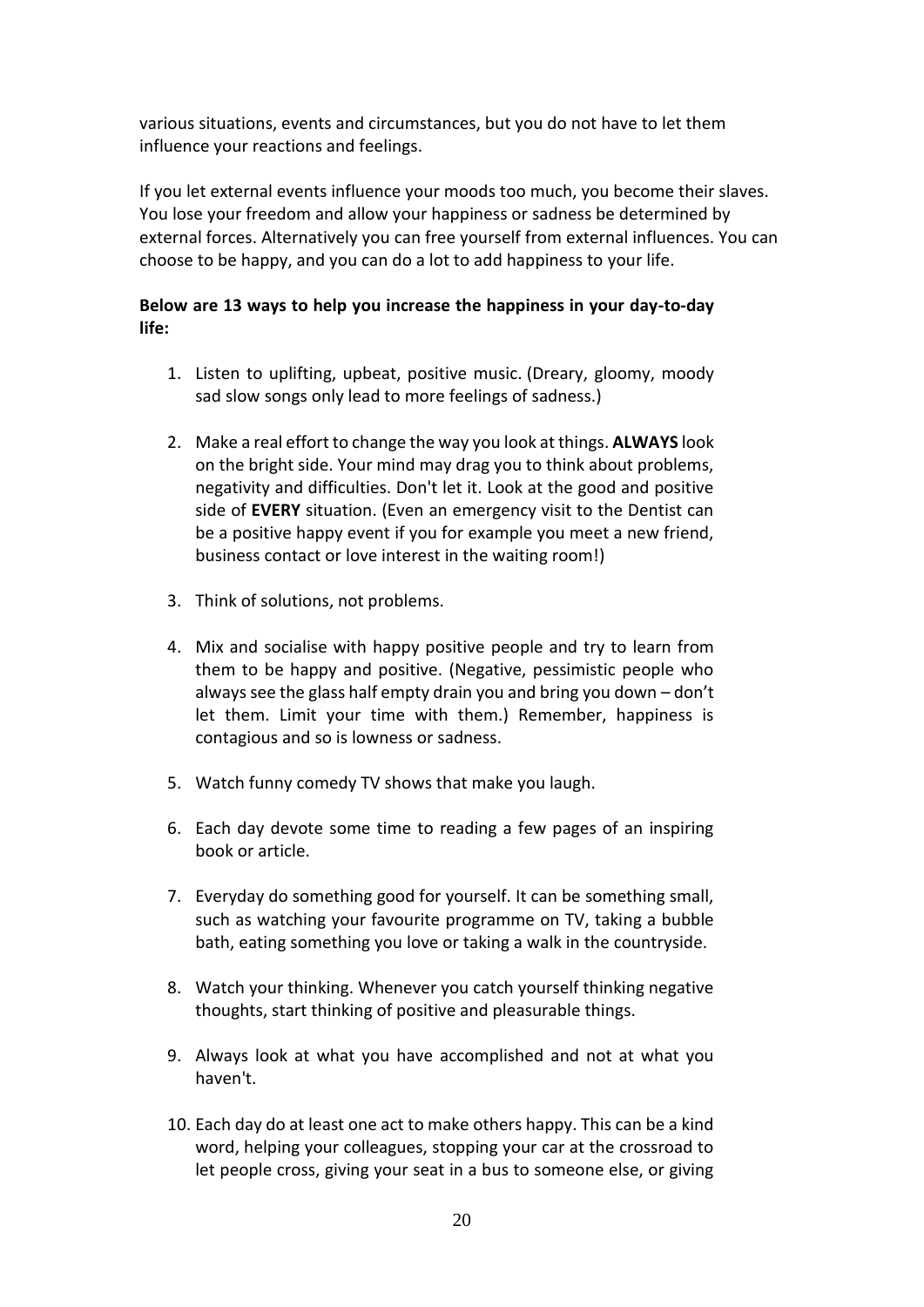a small present to someone you love. The possibilities are infinite. When you make someone happy, you become happy, and then people try to make you happy.

- 11. Always expect happiness.
- 12. Do not envy people who are successful, happy and fun-loving people. On the contrary, be happy for their happiness.
- 13. Smile more often.

For more on the inspiring and motivational techniques to improve your sense of well-being see the Seven Secrets section on my website:

#### **[THE SEVEN SECRETS](https://www.alizons-psychic-secrets.com/universal-laws.html)**

#### <span id="page-21-0"></span>**Rainbow Honouring the Gifts of Nature Exercise**

Plan in advance a simple walk to honour the gifts of nature. Go to a forest, lakeside, the ocean, the mountains or hillside or a quiet garden or public park. Breathe deeply as you take in all the sights, sounds, smells and feelings of nature as it surrounds you. Pay attention to all the elements that surround you and how they relate to all your senses. Look for gifts of nature - a beautiful stone, a perfect flower, the sound of birdsong.

Let the joys of nature seep into your soul as you stroll along. Look for all the colours of the rainbow as you stroll along. Red, Orange, Yellow, Green, Blue, Indigo and Violet. If you are very, very lucky you will see a rainbow in the sky – if not, look for every colour in the stones, pebbles, river, sky, trees, flowers, birds, butterflies etc. Look closely at each colour and take into you it's particular energy as you stop momentarily to focus on each one and understand that you are connected with everything and everyone.

#### <span id="page-21-1"></span>**Celebration of Colour Exercise**

In the morning arrange a bunch of brightly coloured flowers in a vase. Wear bright multi-coloured clothing all day. Prepare and eat as many different brightly coloured foods as possible – a salad containing orange and yellow peppers, tomatoes, beetroot, green leaves is perfect. Throughout your day be aware of all the colours around you.

In the evening concentrate on one particular colour. Whichever colour comes to your mind is the colour that you are most in need of in your life.

If you chose Pink read the following: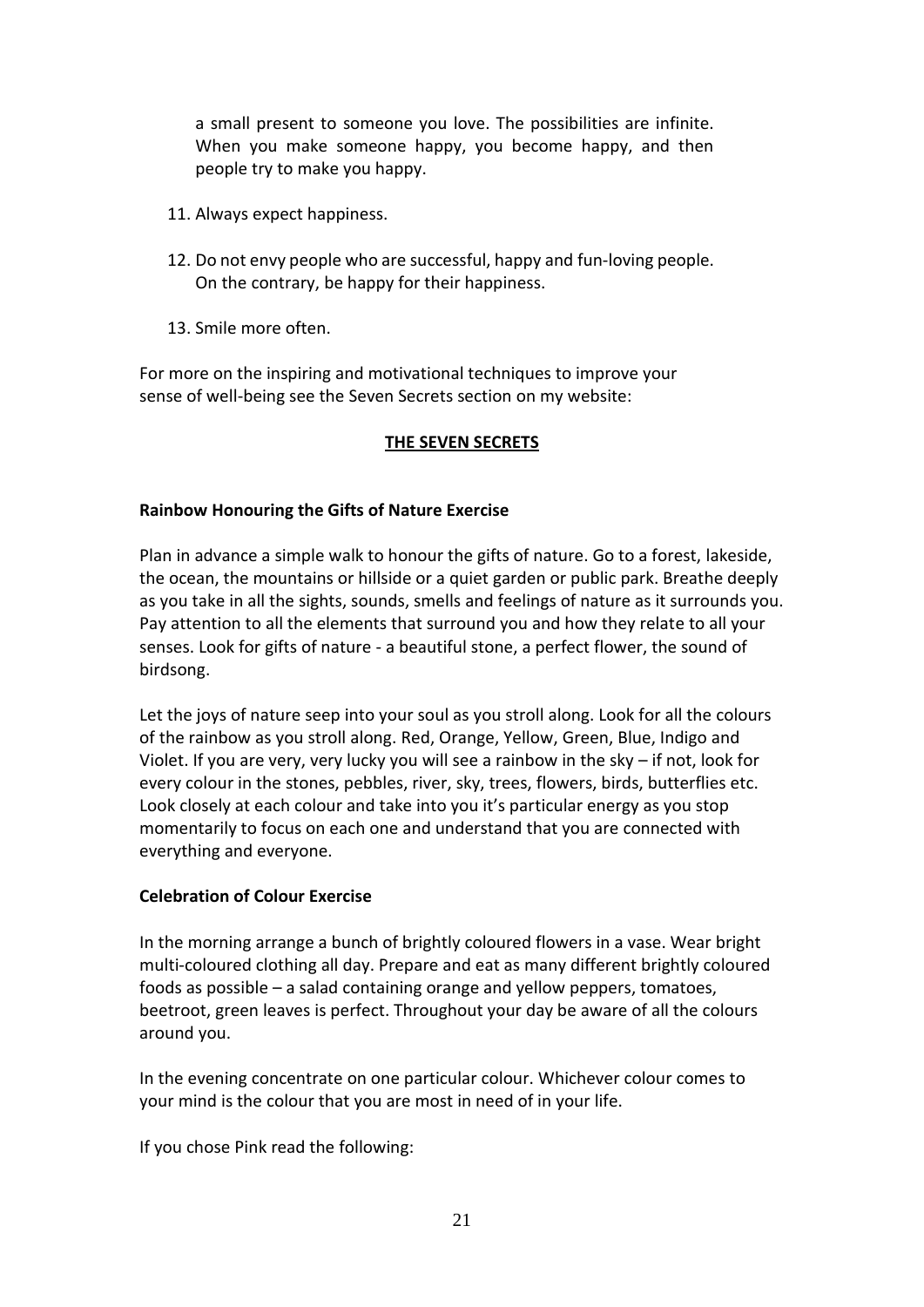Pink generates a feeling of gentle warmth and nurturing. It lessens feelings of anger and irritability, surrounding us with a sense of love and protection. It also helps with feelings of loneliness, unhappiness, over sensitivity, and vulnerability. The main indication with the choice of pink is that you are likely to be in need of some love. Possibly those around you have not been as affectionate, caring or attentive as you want them to be.

If you chose Orange read the following:

The choice of Orange indicates that you could be in need of some fun, joy and laughter. Orange is a joyous colour. It is said to free and release emotions and it is a great anti-depressant and will lift your spirits. It lessens feelings of self-pity, lack of self worth, and unwillingness to forgive. It stimulates the mind and renews interest in life. Creativity and optimism are key words for this choice. Be careful though, as it can indicate a need to overindulge.

If you chose Yellow read the following:

Yellow is associated with the expression of thoughts and the intellectual side of the mind. It can therefore aid the powers of memory and clear thinking, decision-making and good judgment. It shows that your mind is receptive to receiving knowledge and is positively alert to gaining new insights and skills. Try to focus on what you feel is a priority at this time, as it may also indicate an overly loaded mind needing clarity and a logical stepped approach.

If you chose Green read the following:

Green has a strong association with nature. We instinctively seek it out when under stress or experiencing emotional trauma. Feelings of comfort, relaxation, calmness, and space are induced by the colour Green. The choice of Green means that you need to grow as a person. This may be anything that is going to give a sense of moving forward with new beginnings and experiences for you.

If you chose Blue read the following:

Blue makes us feel calm, quiet and protected from all the hassles of everyday life. Blue inspires mental control, clarity, and creativity. Blue relaxes your nervous system and has a sobering effect on the mind forcing you to be more contemplative. Choosing Blue reveals a powerful need to be protected and nurtured. You possibly have to deal with some difficult issues at present, of which you may not feel supported and cared for, by those close to you.

If you chose Purple read the following:

The colour purple helps balance the mind and transforms obsessions and fears. It brings peace and calm to an overactive mind acting like a sedative. It is a very powerful, psychic colour and stimulates intuition and imagination. By choosing